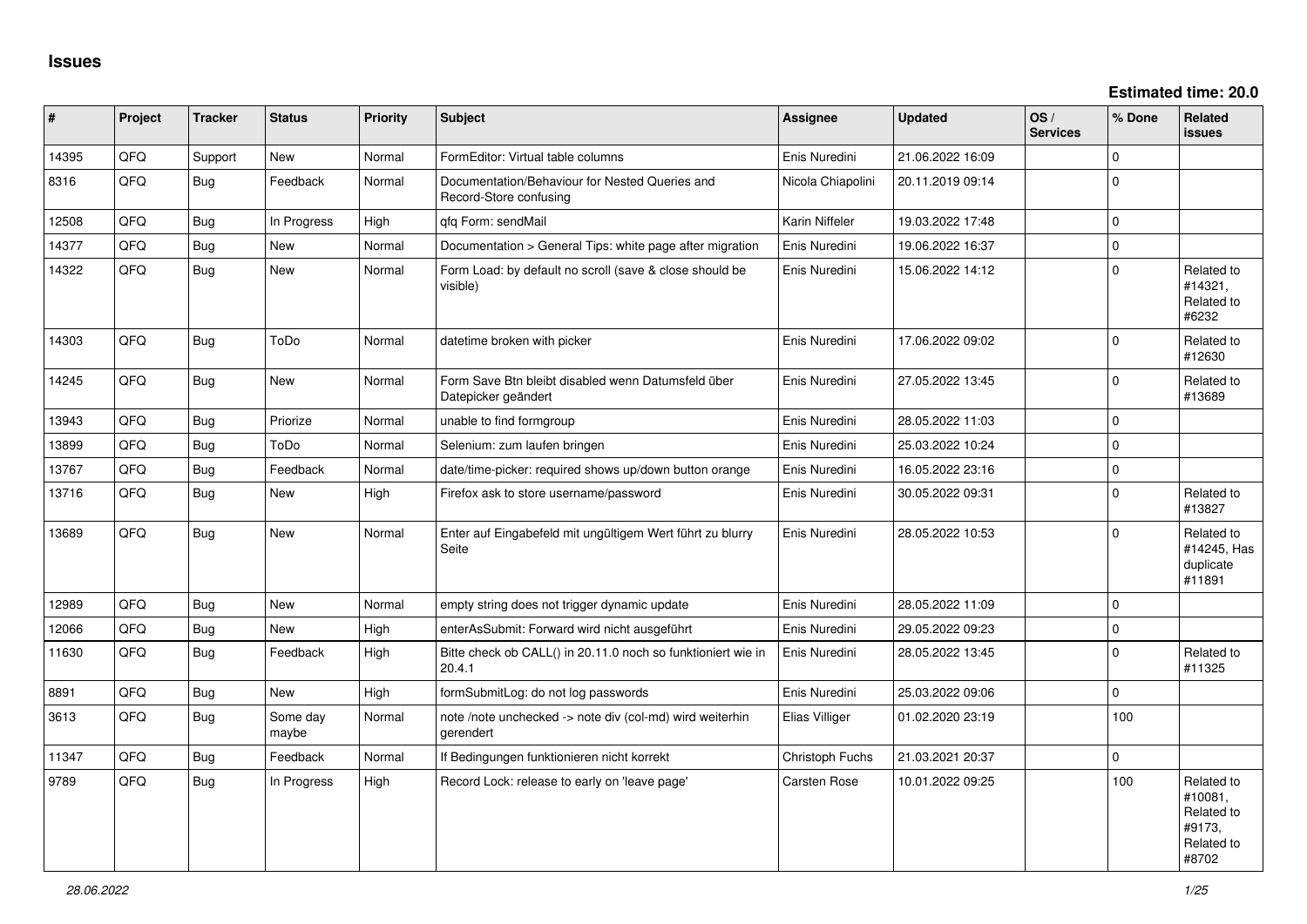| #     | Project | <b>Tracker</b> | <b>Status</b> | <b>Priority</b> | <b>Subject</b>                                                                                                                                      | Assignee     | <b>Updated</b>   | OS/<br><b>Services</b> | % Done              | Related<br><b>issues</b>                    |
|-------|---------|----------------|---------------|-----------------|-----------------------------------------------------------------------------------------------------------------------------------------------------|--------------|------------------|------------------------|---------------------|---------------------------------------------|
| 9275  | QFQ     | <b>Bug</b>     | New           | Normal          | autcron: t3 page, which takes to long to respond, is not<br>reported properly                                                                       | Carsten Rose | 01.02.2020 23:22 |                        | 100                 |                                             |
| 9691  | QFQ     | Bug            | In Progress   | Normal          | Checkbox: dynamic update > readonly                                                                                                                 | Carsten Rose | 01.02.2020 23:22 |                        | 50                  | Related to<br>#9834                         |
| 14323 | QFQ     | Bug            | In Progress   | Normal          | Report: render=both single - no impact                                                                                                              | Carsten Rose | 19.06.2022 18:31 |                        | $\mathbf 0$         |                                             |
| 14305 | QFQ     | <b>Bug</b>     | <b>New</b>    | Normal          | Inline Report editing does not create history entries                                                                                               | Carsten Rose | 10.06.2022 11:55 |                        | $\pmb{0}$           |                                             |
| 14304 | QFQ     | Bug            | New           | Normal          | table sorter view safer does not work                                                                                                               | Carsten Rose | 10.06.2022 11:49 |                        | $\mathbf 0$         |                                             |
| 14283 | QFQ     | <b>Bug</b>     | Priorize      | Normal          | HEIC / HEIF convert doesn't trigger                                                                                                                 | Carsten Rose | 19.06.2022 16:37 |                        | $\mathbf 0$         |                                             |
| 14233 | QFQ     | <b>Bug</b>     | New           | Normal          | AS _link: question - HTML is not rendered                                                                                                           | Carsten Rose | 28.05.2022 11:02 |                        | $\mathbf 0$         |                                             |
| 14175 | QFQ     | Bug            | In Progress   | Normal          | Opening a form with no QFQ Session cookie fails                                                                                                     | Carsten Rose | 03.06.2022 10:40 |                        | $\mathbf 0$         |                                             |
| 14091 | QFQ     | Bug            | New           | Normal          | inconsistent template path for twig                                                                                                                 | Carsten Rose | 19.04.2022 18:36 |                        | $\mathbf 0$         |                                             |
| 14077 | QFQ     | <b>Bug</b>     | New           | Normal          | As _link: Attribute 'class' missing by r:1 and r:3 - but should<br>set                                                                              | Carsten Rose | 28.05.2022 11:02 |                        | $\mathbf 0$         | Related to<br>#5342,<br>Related to<br>#4343 |
| 13706 | QFQ     | Bug            | New           | Normal          | Wrong CheckType in FieldElement LastStatus of Form Cron                                                                                             | Carsten Rose | 21.01.2022 18:20 |                        | $\mathbf 0$         |                                             |
| 13659 | QFQ     | <b>Bug</b>     | <b>New</b>    | Normal          | wrong sanitize class applied to R-store                                                                                                             | Carsten Rose | 15.01.2022 14:23 |                        | $\mathbf 0$         |                                             |
| 13592 | QFQ     | Bug            | New           | Normal          | QFQ Build Queue: das vergeben von Tags klappt nicht. Es<br>werden keine Releases gebaut.                                                            | Carsten Rose | 19.03.2022 17:45 |                        | $\mathbf 0$         |                                             |
| 13460 | QFQ     | Bug            | New           | Normal          | Doc: Password set/reset  password should not processed<br>with 'html encode'                                                                        | Carsten Rose | 19.03.2022 17:46 |                        | $\mathbf 0$         |                                             |
| 13451 | QFQ     | <b>Bug</b>     | New           | Normal          | Character Counter / Max Character: Problem in Safari                                                                                                | Carsten Rose | 15.04.2022 17:18 |                        | $\mathbf 0$         |                                             |
| 13332 | QFQ     | Bug            | New           | Normal          | Multi Form: Required Felder werden visuell nicht markiert.                                                                                          | Carsten Rose | 19.03.2022 17:47 |                        | $\mathbf 0$         |                                             |
| 13331 | QFQ     | Bug            | New           | Normal          | Multi Form: Clear Icon misplaced                                                                                                                    | Carsten Rose | 19.03.2022 17:47 |                        | $\mathbf 0$         |                                             |
| 12974 | QFQ     | <b>Bug</b>     | <b>New</b>    | High            | Sanitize Queries in Action-Elements                                                                                                                 | Carsten Rose | 07.12.2021 17:19 |                        | $\mathbf 0$         |                                             |
| 12716 | QFQ     | <b>Bug</b>     | New           | Normal          | template group: Pattern only applied to first instance                                                                                              | Carsten Rose | 19.03.2022 17:47 |                        | $\mathbf 0$         |                                             |
| 12714 | QFQ     | Bug            | New           | Normal          | Conversion of GIF to PDF broken when GIF contains Alpha.                                                                                            | Carsten Rose | 19.03.2022 17:49 |                        | $\mathbf 0$         |                                             |
| 12702 | QFQ     | Bug            | New           | High            | templateGroup: broken in multiDb Setup                                                                                                              | Carsten Rose | 14.12.2021 16:02 |                        | $\mathbf 0$         |                                             |
| 12670 | QFQ     | <b>Bug</b>     | New           | High            | Dropdown-Menu classes können nicht mehr angegeben<br>werden                                                                                         | Carsten Rose | 07.12.2021 17:19 |                        | $\mathbf 0$         |                                             |
| 12581 | QFQ     | <b>Bug</b>     | New           | Normal          | Form.forward=close: Record 'new' in new browser tab ><br>save (& close) >> Form is not reloaded with new created<br>record id and stays in mode=new | Carsten Rose | 19.03.2022 17:48 |                        | $\mathbf 0$         |                                             |
| 12546 | QFQ     | <b>Bug</b>     | Feedback      | Normal          | Branch 'Development' - Unit Tests mit dirty workaround<br>angepasst                                                                                 | Carsten Rose | 19.03.2022 17:48 |                        | $\mathbf 0$         |                                             |
| 12545 | QFQ     | <b>Bug</b>     | New           | Urgent          | sql.log not created / updated                                                                                                                       | Carsten Rose | 14.12.2021 16:02 |                        | $\mathsf{O}\xspace$ |                                             |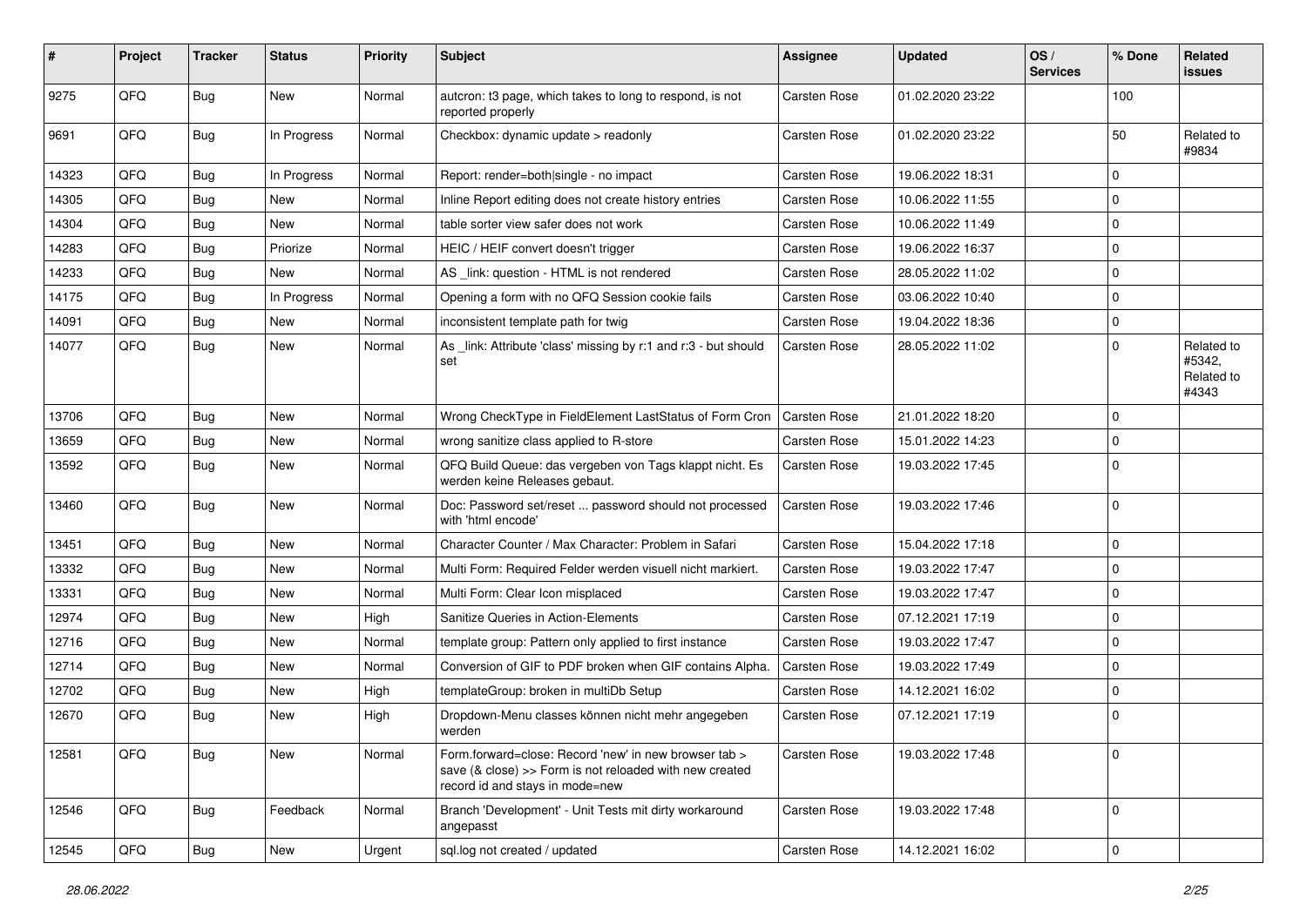| #     | Project | <b>Tracker</b> | <b>Status</b> | <b>Priority</b> | <b>Subject</b>                                                                          | <b>Assignee</b>     | <b>Updated</b>   | OS/<br><b>Services</b> | % Done      | Related<br><b>issues</b>                                                                                                       |
|-------|---------|----------------|---------------|-----------------|-----------------------------------------------------------------------------------------|---------------------|------------------|------------------------|-------------|--------------------------------------------------------------------------------------------------------------------------------|
| 12520 | QFQ     | Bug            | New           | Normal          | Switch FE User: still active even FE User session expired                               | Carsten Rose        | 19.03.2022 17:48 |                        | $\mathbf 0$ |                                                                                                                                |
| 12513 | QFQ     | <b>Bug</b>     | <b>New</b>    | High            | Implement server side check of maxlength                                                | Carsten Rose        | 07.12.2021 17:19 |                        | $\mathbf 0$ |                                                                                                                                |
| 12512 | QFQ     | <b>Bug</b>     | New           | Normal          | Some MySQL Installation can't use 'stored procedures'                                   | Carsten Rose        | 19.03.2022 17:48 |                        | $\mathbf 0$ |                                                                                                                                |
| 12468 | QFQ     | <b>Bug</b>     | New           | Urgent          | Form: update Form.title after save                                                      | Carsten Rose        | 03.05.2021 21:12 |                        | $\mathbf 0$ |                                                                                                                                |
| 12463 | QFQ     | <b>Bug</b>     | ToDo          | High            | QFQ Function: 'function' and 'sql' on same level - output of<br>sal is shown two times. | <b>Carsten Rose</b> | 15.12.2021 16:31 |                        | $\mathbf 0$ |                                                                                                                                |
| 12395 | QFQ     | <b>Bug</b>     | ToDo          | High            | QFQ Function: Result two times shown                                                    | Carsten Rose        | 18.02.2022 08:59 |                        | $\mathbf 0$ |                                                                                                                                |
| 12327 | QFQ     | <b>Bug</b>     | New           | Normal          | Copy to clipboard: Glyphicon can not be changed                                         | Carsten Rose        | 27.12.2021 17:59 |                        | $\mathbf 0$ |                                                                                                                                |
| 12325 | QFQ     | <b>Bug</b>     | Priorize      | Normal          | MultiDB form.dblndex not working for report syntax                                      | Carsten Rose        | 07.09.2021 13:37 |                        | $\mathbf 0$ | Related to<br>#12145,<br>Related to<br>#12314                                                                                  |
| 12187 | QFQ     | <b>Bug</b>     | <b>New</b>    | Normal          | Trigger FormAsFile() via Report: probably problem with multi<br>DB setup                | Carsten Rose        | 20.03.2021 21:20 |                        | $\mathbf 0$ |                                                                                                                                |
| 12133 | QFQ     | <b>Bug</b>     | <b>New</b>    | Normal          | NPM, phpSpreadSheet aktualisieren                                                       | Carsten Rose        | 15.03.2021 09:04 |                        | $\Omega$    |                                                                                                                                |
| 12045 | QFQ     | <b>Bug</b>     | <b>New</b>    | Normal          | templateGroup afterSave FE: Aufruf ohne<br>sglHonorFormElements funktioniert nicht      | Carsten Rose        | 18.02.2021 16:33 |                        | $\mathbf 0$ |                                                                                                                                |
| 12040 | QFQ     | <b>Bug</b>     | New           | Normal          | FE Mode 'hidden' für zwei FEs auf einer Zeile                                           | Carsten Rose        | 18.02.2021 10:13 |                        | $\pmb{0}$   |                                                                                                                                |
| 11752 | QFQ     | Bug            | New           | Normal          | checkbox renders multiple input elements with same name                                 | Carsten Rose        | 17.12.2020 14:58 |                        | $\mathbf 0$ | Related to<br>#11750                                                                                                           |
| 11695 | QFQ     | <b>Bug</b>     | <b>New</b>    | Normal          | MultiForm required FE Error                                                             | Carsten Rose        | 04.12.2020 13:34 |                        | $\mathbf 0$ |                                                                                                                                |
| 11668 | QFQ     | <b>Bug</b>     | New           | Normal          | Play function.sql - problem with mysql                                                  | Carsten Rose        | 03.05.2021 20:48 |                        | $\mathbf 0$ |                                                                                                                                |
| 11667 | QFQ     | <b>Bug</b>     | New           | Normal          | MySQL mariadb-server-10.3: Incorrect datetime value                                     | Carsten Rose        | 03.05.2021 20:48 |                        | $\mathbf 0$ |                                                                                                                                |
| 11517 | QFQ     | <b>Bug</b>     | In Progress   | Normal          | extraButtonInfo Broken for multiple FormElements                                        | Carsten Rose        | 12.05.2022 13:12 |                        | $\mathbf 0$ | Related to<br>#7890.<br>Related to<br>#3811, Has<br>duplicate<br>#10905, Has<br>duplicate<br>#10553, Has<br>duplicate<br>#6779 |
| 11239 | QFQ     | Bug            | New           | Normal          | Radiobutton (plain): horizontales Rendern abhängig vom<br>Datentyp in der Datenbank     | Carsten Rose        | 30.09.2020 18:37 |                        | $\mathbf 0$ |                                                                                                                                |
| 10937 | QFQ     | <b>Bug</b>     | New           | Normal          | Fehler mit abhängigen Select- Feldern beim Positionieren                                | Carsten Rose        | 12.11.2020 23:45 |                        | $\mathbf 0$ |                                                                                                                                |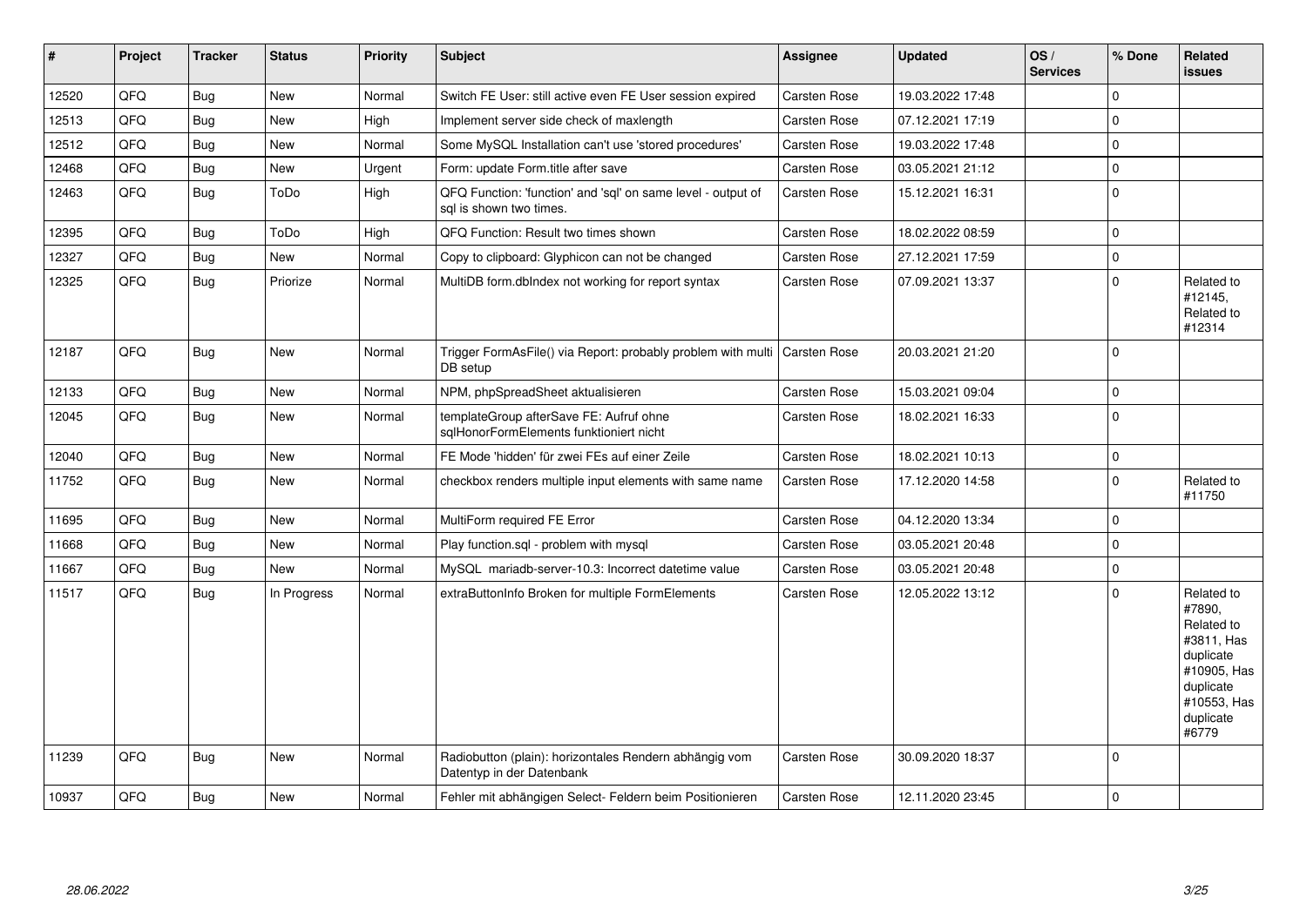| #     | Project | <b>Tracker</b> | <b>Status</b>     | <b>Priority</b> | <b>Subject</b>                                                                                           | <b>Assignee</b>     | <b>Updated</b>   | OS/<br><b>Services</b> | % Done      | Related<br><b>issues</b>                                                |
|-------|---------|----------------|-------------------|-----------------|----------------------------------------------------------------------------------------------------------|---------------------|------------------|------------------------|-------------|-------------------------------------------------------------------------|
| 10704 | QFQ     | <b>Bug</b>     | <b>New</b>        | Normal          | wkhtml problem rendering fullCalendar.js / fabric.js >><br>successor: puppeteer                          | Carsten Rose        | 12.11.2020 23:45 |                        | $\mathbf 0$ | Related to<br>#5024,<br>Related to<br>#4650,<br>Related to<br>#10715    |
| 10661 | QFQ     | Bug            | In Progress       | Normal          | Typo3 Warnungen                                                                                          | Carsten Rose        | 07.09.2021 13:23 |                        | $\mathbf 0$ | Related to<br>#12440                                                    |
| 10658 | QFQ     | <b>Bug</b>     | New               | Normal          | processReadOnly broken                                                                                   | Carsten Rose        | 27.05.2020 17:55 |                        | $\mathbf 0$ |                                                                         |
| 10640 | QFQ     | <b>Bug</b>     | New               | High            | TypeAhead Tag: FE editierbar trotz readOnly                                                              | Carsten Rose        | 03.05.2021 21:12 |                        | $\mathbf 0$ |                                                                         |
| 10588 | QFQ     | <b>Bug</b>     | <b>New</b>        | Normal          | typeahed Tag: Doku anpassen                                                                              | Carsten Rose        | 12.11.2020 23:45 |                        | $\mathbf 0$ |                                                                         |
| 10508 | QFQ     | <b>Bug</b>     | <b>New</b>        | High            | Multi Form broken on Multi DB Instance                                                                   | Carsten Rose        | 03.05.2021 21:12 |                        | $\mathbf 0$ |                                                                         |
| 10506 | QFQ     | <b>Bug</b>     | New               | High            | Template Group broken on MultiDB instance                                                                | Carsten Rose        | 03.05.2021 21:12 |                        | $\pmb{0}$   | Related to<br>#10505                                                    |
| 10322 | QFQ     | <b>Bug</b>     | <b>New</b>        | Normal          | FormElement / Radio: missing column 'enum' >> FE not<br>reported                                         | Carsten Rose        | 07.05.2020 09:37 |                        | $\mathbf 0$ |                                                                         |
| 10082 | QFQ     | <b>Bug</b>     | New               | Normal          | FE.type=SELECT - 'sanatize' Class                                                                        | Carsten Rose        | 07.05.2020 09:36 |                        | $\mathbf 0$ | Related to<br>#10081                                                    |
| 10081 | QFQ     | <b>Bug</b>     | <b>New</b>        | High            | Stale record lock after 'forbidden' character                                                            | <b>Carsten Rose</b> | 03.05.2021 21:12 |                        | $\Omega$    | Related to<br>#10082,<br>Related to<br>#9789                            |
| 9975  | QFQ     | <b>Bug</b>     | Priorize          | Normal          | Dropdown Menu: 'r:3' broken                                                                              | Carsten Rose        | 01.02.2020 10:13 |                        | $\mathbf 0$ |                                                                         |
| 9958  | QFQ     | <b>Bug</b>     | Priorize          | Normal          | Broken subrecord query: no error message                                                                 | Carsten Rose        | 05.02.2021 15:15 |                        | $\mathbf 0$ |                                                                         |
| 9947  | QFQ     | <b>Bug</b>     | Priorize          | Normal          | Unwanted error message if missing 'typeAheadSqlPrefetch'                                                 | <b>Carsten Rose</b> | 01.02.2020 10:13 |                        | $\mathbf 0$ |                                                                         |
| 9862  | QFQ     | <b>Bug</b>     | Priorize          | Normal          | Failed writing to sql mail qfq.log should throw an exception                                             | Carsten Rose        | 01.02.2020 10:13 |                        | $\mathbf 0$ |                                                                         |
| 9834  | QFQ     | <b>Bug</b>     | Priorize          | Normal          | Input elements with tag 'disabled' are missing on<br>form-submit: server option 'processReadOnly' broken | Carsten Rose        | 07.12.2021 16:43 |                        | $\Omega$    | Related to<br>#9691,<br>Related to<br>#5305, Has<br>duplicate<br>#12331 |
| 9783  | QFQ     | <b>Bug</b>     | New               | Normal          | Email with special characters                                                                            | Carsten Rose        | 01.02.2020 23:22 |                        | $\pmb{0}$   |                                                                         |
| 9773  | QFQ     | <b>Bug</b>     | New               | Normal          | form.parameter.formModeGlobal=requiredOff                                                                | Carsten Rose        | 01.02.2020 15:56 |                        | $\pmb{0}$   |                                                                         |
| 9669  | QFQ     | <b>Bug</b>     | Some day<br>maybe | Normal          | Checkbox / Template Group: radio/checkbox visible broken<br>after 'add'                                  | <b>Carsten Rose</b> | 16.06.2021 13:47 |                        | $\mathbf 0$ | Related to<br>#8091                                                     |
| 9534  | QFQ     | <b>Bug</b>     | Priorize          | Urgent          | FE.type=upload: 'Unknown Mode: ID"                                                                       | Carsten Rose        | 03.05.2021 21:14 |                        | $\Omega$    | Related to<br>#9532                                                     |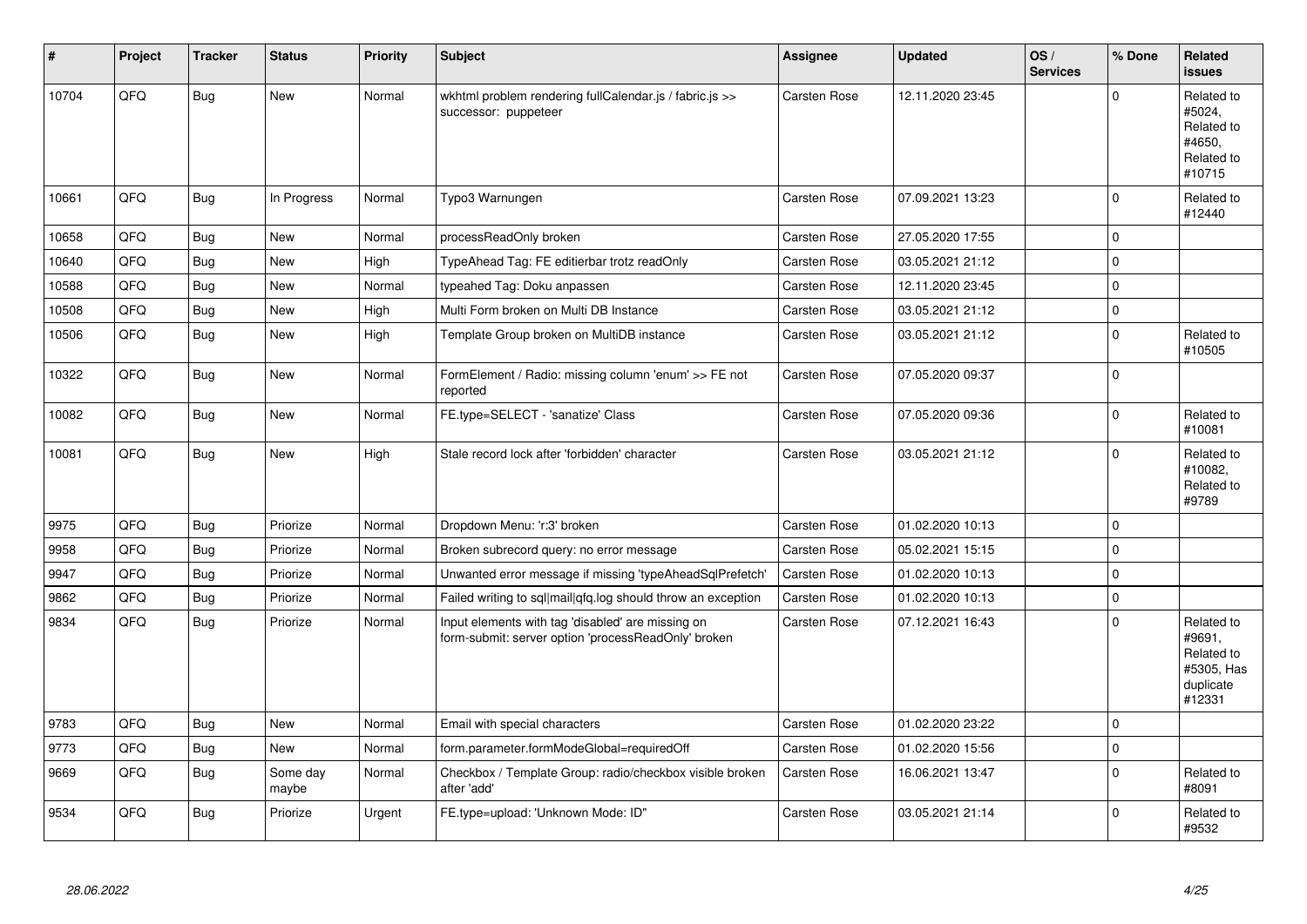| $\sharp$ | Project | <b>Tracker</b> | <b>Status</b>     | <b>Priority</b> | <b>Subject</b>                                                                                        | <b>Assignee</b> | <b>Updated</b>   | OS/<br><b>Services</b> | % Done      | Related<br>issues                            |
|----------|---------|----------------|-------------------|-----------------|-------------------------------------------------------------------------------------------------------|-----------------|------------------|------------------------|-------------|----------------------------------------------|
| 9533     | QFQ     | Bug            | <b>New</b>        | Normal          | FE.type=upload: Check in 'beforeSave' if upload is given                                              | Carsten Rose    | 01.02.2020 23:22 |                        | $\Omega$    | Related to<br>#11523                         |
| 9531     | QFQ     | Bug            | New               | High            | FE File: Dynamic Update / modeSql / required detected<br>even it not set                              | Carsten Rose    | 11.06.2021 20:32 |                        | 0           | Related to<br>#12398                         |
| 9347     | QFQ     | <b>Bug</b>     | <b>New</b>        | High            | FE.type=upload with dynamic show/hidden: required not<br>detected                                     | Carsten Rose    | 12.06.2021 10:40 |                        | $\Omega$    | Related to<br>#5305,<br>Related to<br>#12398 |
| 9317     | QFQ     | <b>Bug</b>     | New               | Normal          | FE.type=note: with dynamic show/hidden an empty label<br>causes trouble                               | Carsten Rose    | 01.02.2020 23:22 |                        | $\Omega$    |                                              |
| 9281     | QFQ     | <b>Bug</b>     | Some day<br>maybe | Normal          | Allow STRICT_TRANS_TABLES                                                                             | Carsten Rose    | 02.01.2021 18:43 |                        | $\Omega$    |                                              |
| 9177     | QFQ     | Bug            | New               | Normal          | Bug? QFQ tries to save an action FE, which has real<br>existing column name                           | Carsten Rose    | 01.02.2020 23:22 |                        | $\mathbf 0$ |                                              |
| 9173     | QFQ     | <b>Bug</b>     | Priorize          | Urgent          | Stale Record Lock: Firefox                                                                            | Carsten Rose    | 03.05.2021 21:14 |                        | $\Omega$    | Related to<br>#9789                          |
| 9127     | QFQ     | <b>Bug</b>     | New               | Normal          | Error Message: change 'roll over' color - text not readable                                           | Carsten Rose    | 01.02.2020 23:22 |                        | $\mathbf 0$ |                                              |
| 9121     | QFQ     | <b>Bug</b>     | Priorize          | High            | sip links have r and __dbIndexData set                                                                | Carsten Rose    | 12.06.2021 10:41 |                        | 0           |                                              |
| 9077     | QFQ     | Bug            | New               | Normal          | typeAheadSql: report broken SQL                                                                       | Carsten Rose    | 01.02.2020 23:22 |                        | 0           |                                              |
| 9013     | QFQ     | Bug            | <b>New</b>        | Normal          | Error in Twig template not handled                                                                    | Carsten Rose    | 20.10.2021 13:43 |                        | $\mathbf 0$ |                                              |
| 8668     | QFQ     | Bug            | New               | High            | Pill disabled: dyamic mode 'hidden' not respected - FE is still<br>required                           | Carsten Rose    | 03.05.2021 21:14 |                        | $\Omega$    |                                              |
| 8431     | QFQ     | <b>Bug</b>     | <b>New</b>        | High            | autocron.php with wrong path                                                                          | Carsten Rose    | 03.05.2021 21:14 |                        | $\mathbf 0$ |                                              |
| 8106     | QFQ     | <b>Bug</b>     | Some day<br>maybe | Normal          | Dynamic Update: Feld kann nicht auf empty zurückgesetzt<br>werden                                     | Carsten Rose    | 11.12.2019 16:01 |                        | $\Omega$    |                                              |
| 8083     | QFQ     | <b>Bug</b>     | New               | High            | FormEditor: primary table list does not respect<br>'indexDb={{indexData:Y}}'                          | Carsten Rose    | 03.05.2021 21:14 |                        | $\Omega$    | Has<br>duplicate<br>#6678                    |
| 8049     | QFQ     | Bug            | <b>New</b>        | Normal          | FE.type=note, column 'value': text moves some pixel to top<br>after save                              | Carsten Rose    | 01.02.2020 23:22 |                        | $\Omega$    |                                              |
| 8037     | QFQ     | <b>Bug</b>     | Priorize          | Normal          | FE.type=upload (advanced mode): {{slaveld:V}} missing<br>during dynamic update                        | Carsten Rose    | 01.02.2020 10:13 |                        | $\Omega$    |                                              |
| 7899     | QFQ     | Bug            | New               | High            | Fe.type=password / retype / required: always complain<br>about missing value                          | Carsten Rose    | 03.05.2021 21:14 |                        | U           |                                              |
| 7890     | QFQ     | Bug            | New               | Normal          | FormElement 'required': extraButtonInfo not aligned                                                   | Carsten Rose    | 11.06.2021 21:17 |                        | $\mathbf 0$ | Related to<br>#11517                         |
| 7795     | QFQ     | <b>Bug</b>     | New               | Normal          | Readonly Form: Typeahead-Felder                                                                       | Carsten Rose    | 01.02.2020 23:22 |                        | $\mathbf 0$ |                                              |
| 7685     | QFQ     | Bug            | New               | Normal          | Open FormElement from QFQ error message and save<br>modified record: error about missing {{formId:F}} | Carsten Rose    | 01.02.2020 23:22 |                        | 0           |                                              |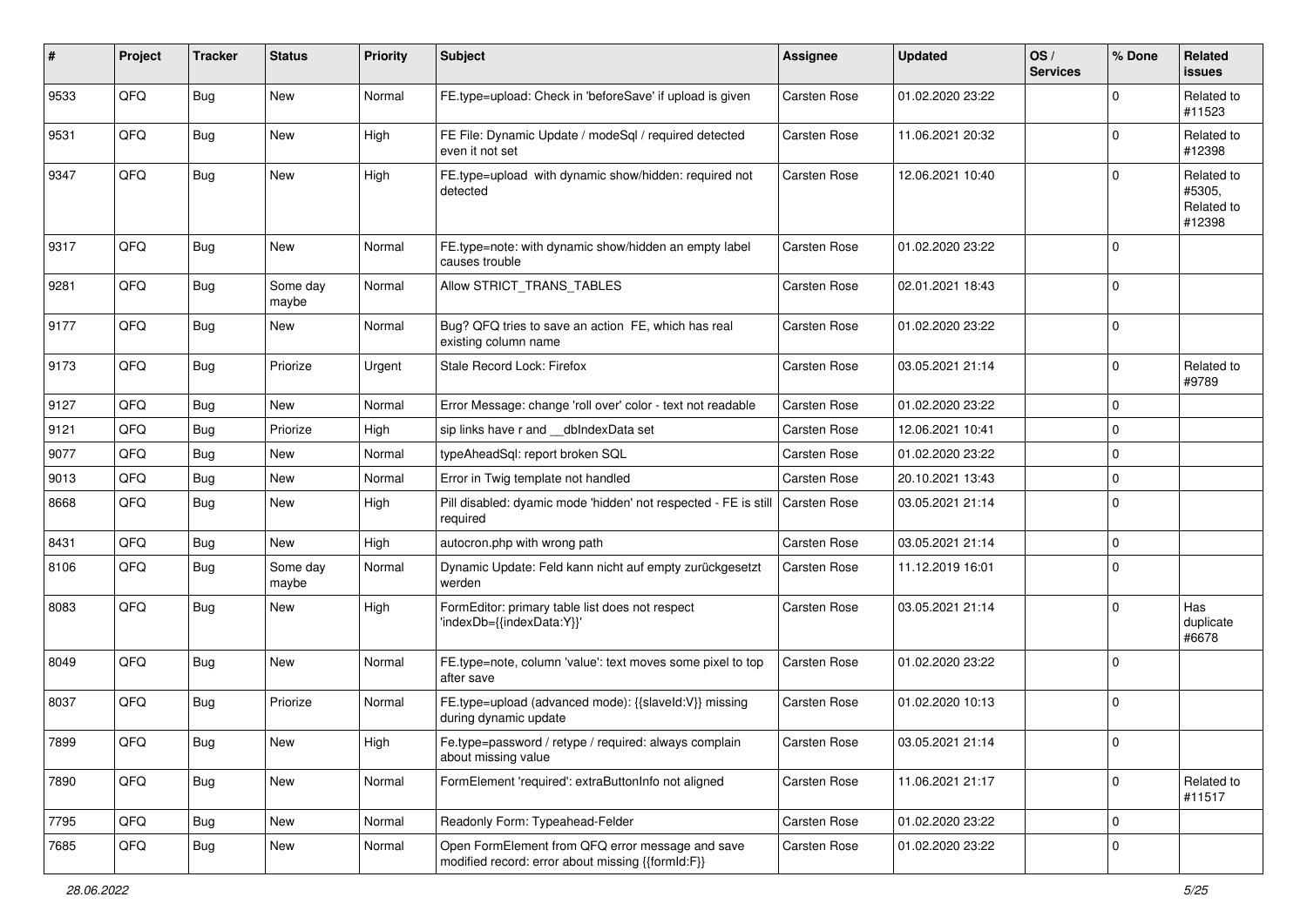| #    | Project | <b>Tracker</b> | <b>Status</b>     | <b>Priority</b> | Subject                                                                                                          | <b>Assignee</b>     | <b>Updated</b>   | OS/<br><b>Services</b> | % Done      | Related<br><b>issues</b> |
|------|---------|----------------|-------------------|-----------------|------------------------------------------------------------------------------------------------------------------|---------------------|------------------|------------------------|-------------|--------------------------|
| 7656 | QFQ     | Bug            | Priorize          | Normal          | FE with required, 'pattern' and 'extraButtonLock': always<br>complain about missing value                        | Carsten Rose        | 01.02.2020 10:13 |                        | $\mathbf 0$ |                          |
| 7650 | QFQ     | Bug            | New               | High            | Optional do not show 'required' sign on FormElement                                                              | Carsten Rose        | 03.05.2021 21:14 |                        | $\mathbf 0$ |                          |
| 7616 | QFQ     | <b>Bug</b>     | Priorize          | Normal          | Selectlist with Enum & Dynamic Update                                                                            | Carsten Rose        | 01.02.2020 10:13 |                        | $\mathbf 0$ |                          |
| 7574 | QFQ     | <b>Bug</b>     | New               | Normal          | Substitute error: form element not reported / dont parse<br>Form.note                                            | Carsten Rose        | 01.02.2020 23:21 |                        | $\Omega$    |                          |
| 7547 | QFQ     | <b>Bug</b>     | New               | Normal          | Error Message in afterSave: wrong parameter column<br>reported                                                   | Carsten Rose        | 01.02.2020 23:22 |                        | $\mathbf 0$ |                          |
| 7524 | QFQ     | Bug            | New               | Normal          | QFQ throws a 'General Error' if 'fileadmin/protected/log/' is<br>not writeable                                   | Carsten Rose        | 01.02.2020 23:22 |                        | $\mathbf 0$ |                          |
| 7513 | QFQ     | <b>Bug</b>     | New               | Normal          | Radios not correct aligned                                                                                       | Carsten Rose        | 01.02.2020 23:22 |                        | $\mathbf 0$ |                          |
| 7512 | QFQ     | <b>Bug</b>     | New               | Normal          | FE: inputType=number >> 'pattern' is not respected                                                               | Carsten Rose        | 01.02.2020 23:22 |                        | $\mathbf 0$ |                          |
| 7456 | QFQ     | Bug            | Some day<br>maybe | Low             | Todos in Code: solve or make ticket                                                                              | Carsten Rose        | 16.09.2021 15:10 |                        | $\mathbf 0$ |                          |
| 7261 | QFQ     | <b>Bug</b>     | <b>New</b>        | Normal          | Report pathFilename for user without path, only the filename                                                     | <b>Carsten Rose</b> | 01.02.2020 23:21 |                        | $\mathbf 0$ |                          |
| 7219 | QFQ     | <b>Bug</b>     | New               | Normal          | typeSheadSql / typeAheadSqlPrefetch: change to curly<br>braces                                                   | Carsten Rose        | 01.02.2020 23:21 |                        | $\mathbf 0$ |                          |
| 7014 | QFQ     | <b>Bug</b>     | New               | Normal          | Sending invalid emails succeeds when<br>debug.redirectAllMailTo is set                                           | Carsten Rose        | 01.02.2020 23:21 |                        | $\mathbf 0$ |                          |
| 7002 | QFQ     | <b>Bug</b>     | New               | Normal          | Dynamic Update: row does not disappear / appear                                                                  | Carsten Rose        | 01.02.2020 23:22 |                        | $\mathbf 0$ |                          |
| 6912 | QFQ     | Bug            | New               | Normal          | error Message Var 'deadline' already set in SIP - in Form<br>with FE.value={{deadline:R:::{{deadlinePeriod:Y}}}} | Carsten Rose        | 01.02.2020 23:21 |                        | $\mathbf 0$ |                          |
| 6677 | QFQ     | Bug            | <b>New</b>        | Normal          | Error message FE Action Element: no/wrong FE reference<br>who cause the problem.                                 | Carsten Rose        | 01.02.2020 23:21 |                        | $\mathbf 0$ |                          |
| 6574 | QFQ     | <b>Bug</b>     | Priorize          | Normal          | qfq.log: Fehlermeldung wurde angezeigt, aber nicht geloggt                                                       | Carsten Rose        | 01.02.2020 10:13 |                        | $\mathbf 0$ |                          |
| 6483 | QFQ     | <b>Bug</b>     | New               | Normal          | R Store funktioniert nicht bei 'Report Notation' im FE                                                           | Carsten Rose        | 01.02.2020 23:21 |                        | $\mathbf 0$ |                          |
| 6462 | QFQ     | Bug            | New               | Normal          | File Upload: Nutzlose Fehlermeldung wenn Datei zu gross                                                          | Carsten Rose        | 01.02.2020 23:21 |                        | $\mathbf 0$ | Related to<br>#6139      |
| 6116 | QFQ     | <b>Bug</b>     | Priorize          | High            | value of checkbox not saved                                                                                      | Carsten Rose        | 07.12.2021 17:19 |                        | $\mathbf 0$ |                          |
| 5991 | QFQ     | <b>Bug</b>     | Some day<br>maybe | Normal          | URLs with ' ' or long parameter are problematic                                                                  | Carsten Rose        | 01.02.2020 23:19 |                        | $\mathbf 0$ |                          |
| 5768 | QFQ     | Bug            | Some day<br>maybe | Normal          | '{{pageLanguage:T}}' missing if QFQ is called via api                                                            | Carsten Rose        | 01.02.2020 23:19 |                        | $\mathsf 0$ |                          |
| 5706 | QFQ     | Bug            | Some day<br>maybe | Normal          | upload: fileDestination needs to be sanatized                                                                    | Carsten Rose        | 01.02.2020 23:19 |                        | $\mathsf 0$ |                          |
| 5576 | QFQ     | Bug            | New               | Normal          | Using MySQL 'DROP' requires privilege - wich is not really<br>necessary.                                         | Carsten Rose        | 01.02.2020 23:21 |                        | $\mathbf 0$ |                          |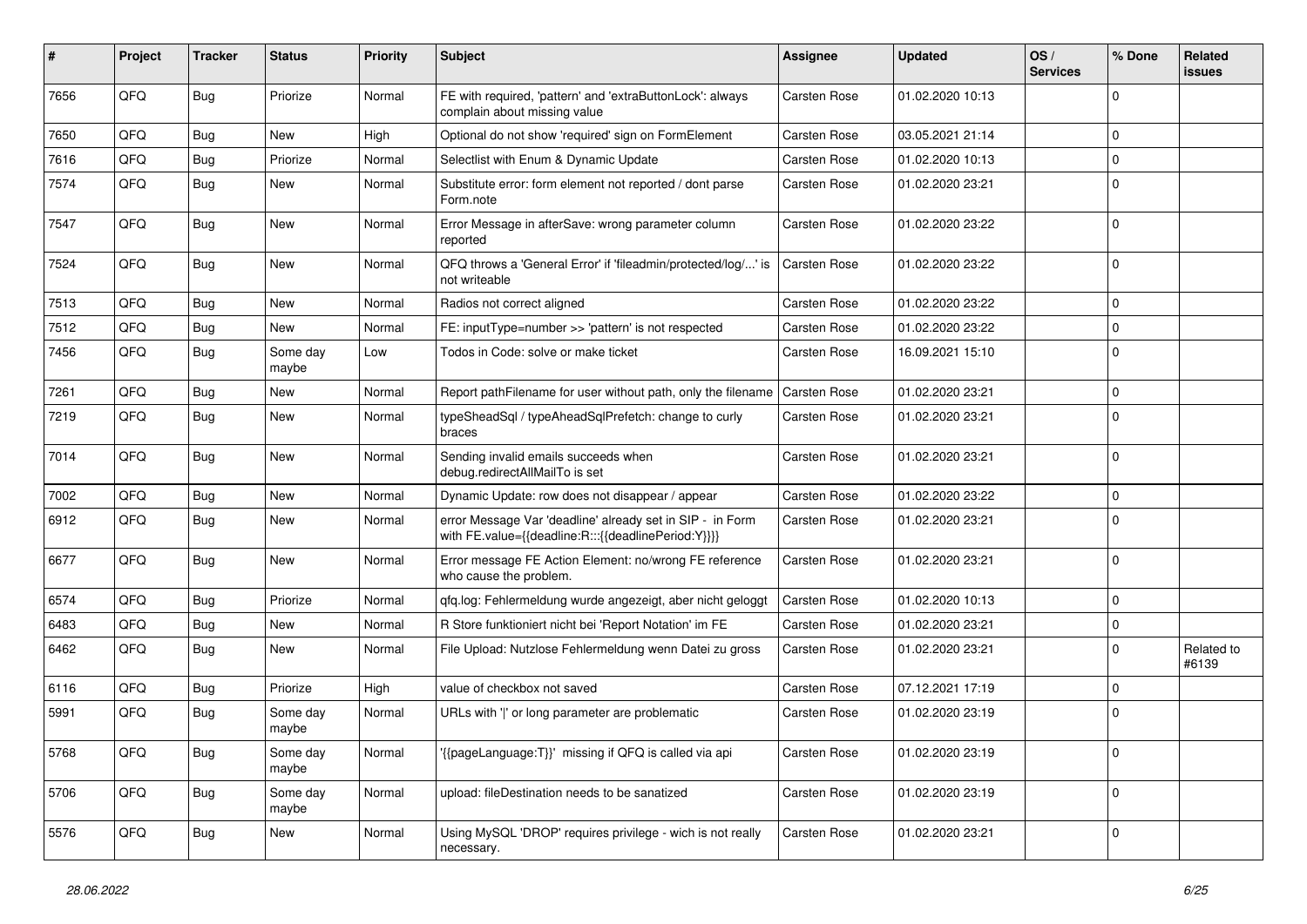| $\sharp$ | Project | <b>Tracker</b> | <b>Status</b>     | <b>Priority</b> | <b>Subject</b>                                                                                                       | <b>Assignee</b>     | <b>Updated</b>   | OS/<br><b>Services</b> | % Done      | <b>Related</b><br>issues                       |
|----------|---------|----------------|-------------------|-----------------|----------------------------------------------------------------------------------------------------------------------|---------------------|------------------|------------------------|-------------|------------------------------------------------|
| 5559     | QFQ     | <b>Bug</b>     | New               | Normal          | FE.type = Upload: 'accept' might contain variables                                                                   | Carsten Rose        | 11.05.2020 21:23 |                        | $\Omega$    |                                                |
| 5557     | QFQ     | <b>Bug</b>     | Some day<br>maybe | Normal          | Form load: STORE_RECORD filled, but should be empty                                                                  | <b>Carsten Rose</b> | 01.02.2020 23:19 |                        | $\Omega$    |                                                |
| 5459     | QFQ     | <b>Bug</b>     | New               | High            | Multi DB: spread system tables between 'QFQ' and<br>'Data'-DB                                                        | <b>Carsten Rose</b> | 03.05.2021 21:14 |                        | $\Omega$    | Related to<br>#4720                            |
| 5305     | QFQ     | <b>Bug</b>     | New               | Normal          | Upload FormElement: nicht disabled by readonly Form                                                                  | Carsten Rose        | 16.06.2021 13:43 |                        | $\Omega$    | Related to<br>#9347,<br>Related to<br>#9834    |
| 5221     | QFQ     | Bug            | New               | High            | Download Dialog: Bleibt stehen in FF wenn Datei<br>automatisch gespeichert wird.                                     | <b>Carsten Rose</b> | 03.05.2021 21:14 |                        | $\Omega$    |                                                |
| 5021     | QFQ     | <b>Bug</b>     | Some day<br>maybe | Normal          | FE.typ=extra - during save displays error 'datum2' already<br>filled in STORE_SIP - the value is stored nevertheless | Carsten Rose        | 01.02.2020 23:19 |                        | $\Omega$    | Related to<br>#3875                            |
| 4771     | QFQ     | <b>Bug</b>     | Some day<br>maybe | Normal          | qfq: select-down-values empty after save (edit-form for<br>program administrators)                                   | Carsten Rose        | 01.02.2020 23:20 |                        | $\Omega$    | Related to<br>#4549, Has<br>duplicate<br>#4282 |
| 4756     | QFQ     | <b>Bug</b>     | New               | Normal          | Form dirty even nothing changes                                                                                      | Carsten Rose        | 11.12.2019 16:16 |                        | $\Omega$    |                                                |
| 4659     | QFQ     | <b>Bug</b>     | Some day<br>maybe | Normal          | infoButtonExtra                                                                                                      | Carsten Rose        | 01.02.2020 23:20 |                        | $\Omega$    |                                                |
| 4651     | QFQ     | <b>Bug</b>     | Some day<br>maybe | Normal          | 'Loading document" Modal wird angezeigt bei uzhcd type=2<br>Ansicht                                                  | Carsten Rose        | 01.02.2020 23:20 |                        | $\Omega$    |                                                |
| 4583     | QFQ     | <b>Bug</b>     | Some day<br>maybe | Normal          | Dynamic Update bei TypeAhead Feldern                                                                                 | <b>Carsten Rose</b> | 01.02.2020 23:19 |                        | $\Omega$    |                                                |
| 4549     | QFQ     | <b>Bug</b>     | Some day<br>maybe | Normal          | TemplateGroups: FE.type SELECT loose selected value<br>after save                                                    | <b>Carsten Rose</b> | 01.02.2020 23:20 |                        | $\Omega$    | Related to<br>#4548,<br>Related to<br>#4771    |
| 4528     | QFQ     | Bug            | Some day<br>maybe | Normal          | extraButtonLock mit SQLAhead Bug                                                                                     | Carsten Rose        | 01.02.2020 23:19 |                        | $\Omega$    |                                                |
| 4328     | QFQ     | <b>Bug</b>     | Some day<br>maybe | Normal          | Error Message: Show FE name/number on problems in FE                                                                 | Carsten Rose        | 01.02.2020 23:20 |                        | $\mathbf 0$ |                                                |
| 4293     | QFQ     | <b>Bug</b>     | Some day<br>maybe | Normal          | Download broken if token 'd:' is missing - but no error<br>message                                                   | Carsten Rose        | 11.12.2019 16:03 |                        | $\Omega$    | Related to<br>#7514                            |
| 4279     | QFQ     | <b>Bug</b>     | Some day<br>maybe | High            | config.linkVars lost                                                                                                 | Carsten Rose        | 03.05.2021 21:14 |                        | $\mathbf 0$ |                                                |
| 4092     | QFQ     | Bug            | Some day<br>maybe | Normal          | 1) Logging verbessern wann welches FE warum<br>ausgefuehrt wird, 2) Documentation: Best Practice Template<br>Group   | Carsten Rose        | 01.02.2020 23:19 |                        | $\mathbf 0$ | Related to<br>#3504                            |
| 4008     | QFQ     | <b>Bug</b>     | Some day<br>maybe | Normal          | FormElemen.type=sendmail: wrong 'TO' if 'real<br>name <rea@mail.to>' is used</rea@mail.to>                           | Carsten Rose        | 11.12.2019 16:03 |                        | $\mathbf 0$ |                                                |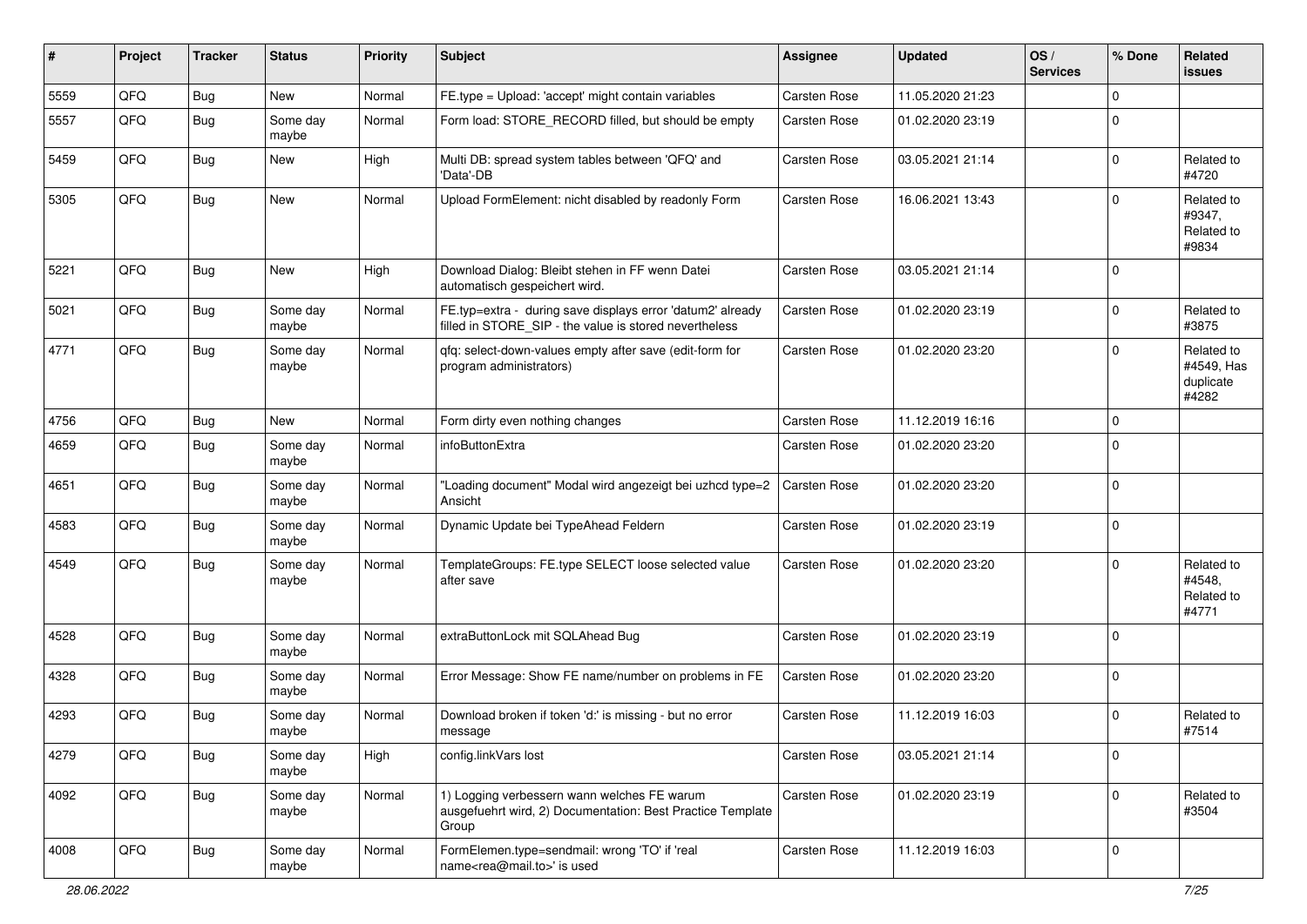| #     | Project | <b>Tracker</b> | <b>Status</b>     | <b>Priority</b> | <b>Subject</b>                                                                                                                | <b>Assignee</b>     | <b>Updated</b>   | OS/<br><b>Services</b> | % Done      | <b>Related</b><br>issues |
|-------|---------|----------------|-------------------|-----------------|-------------------------------------------------------------------------------------------------------------------------------|---------------------|------------------|------------------------|-------------|--------------------------|
| 3895  | QFQ     | Bug            | Some day<br>maybe | Normal          | typeahead pedantic: on lehrkredit Idap webpass - if only one<br>person is in dropdown, such person can't be selected          | <b>Carsten Rose</b> | 11.12.2019 16:03 |                        | $\Omega$    |                          |
| 3882  | QFQ     | Bug            | Some day<br>maybe | Normal          | templateGroup: disable 'add' if limit is reached - funktioniert<br>nicht wenn bereits records existierten                     | Carsten Rose        | 11.12.2019 16:03 |                        | $\mathbf 0$ |                          |
| 3811  | QFQ     | <b>Bug</b>     | Some day<br>maybe | Normal          | Dynamic Update: extraButtonInfo - Text aktualisieren                                                                          | Carsten Rose        | 11.12.2019 16:03 |                        | 0           | Related to<br>#11517     |
| 3782  | QFQ     | Bug            | Priorize          | Normal          | Bei fehlerhafter Eingabe (z.B. Datum) sollte das erwartete<br>Format angezeigt werden                                         | <b>Carsten Rose</b> | 01.02.2020 10:13 |                        | $\Omega$    |                          |
| 3750  | QFQ     | Bug            | Some day<br>maybe | Normal          | FE in a row: if one violates check, all are red                                                                               | Carsten Rose        | 11.12.2019 16:03 |                        | $\mathbf 0$ |                          |
| 3682  | QFQ     | Bug            | Some day<br>maybe | Normal          | Dynamic update: Radio buttons                                                                                                 | Carsten Rose        | 11.12.2019 16:02 |                        | $\Omega$    |                          |
| 3588  | QFQ     | Bug            | Some day<br>maybe | Normal          | templateGroup: versteckte Elemente werden weiterhin<br>gespeichert.                                                           | Carsten Rose        | 11.12.2019 16:02 |                        | $\mathbf 0$ |                          |
| 3570  | QFQ     | Bug            | Some day<br>maybe | High            | Formular mit prmitnew permitEdit=Always wird nicht<br>aufgerufen (ist leer)                                                   | Carsten Rose        | 03.05.2021 21:14 |                        | $\mathbf 0$ |                          |
| 3547  | QFQ     | <b>Bug</b>     | New               | Normal          | FE of type 'note' causes writing of empty fields.                                                                             | Carsten Rose        | 01.02.2020 23:21 |                        | $\mathbf 0$ |                          |
| 3349  | QFQ     | Bug            | Some day<br>maybe | Normal          | config.qfq.ini: a) vertraegt keine '=' im Value (z.B. Passwort),<br>b) Values sollten in ticks einschliessbar sein (spaces, ) | <b>Carsten Rose</b> | 11.12.2019 16:02 |                        | $\Omega$    |                          |
| 3130  | QFQ     | Bug            | Some day<br>maybe | Normal          | Debug Info's nicht korrekt nach 'New > Save'.                                                                                 | Carsten Rose        | 11.12.2019 16:03 |                        | $\Omega$    | Related to<br>#3253      |
| 3109  | QFQ     | Bug            | Some day<br>maybe | High            | RealUrl: Links werden nicht korrekt gerendert                                                                                 | Carsten Rose        | 03.05.2021 21:14 |                        | $\Omega$    |                          |
| 3061  | QFQ     | <b>Bug</b>     | Some day<br>maybe | High            | winstitute: mysql connection durcheinander - nmhp17<br>(ag7)/QFQ arbeitet mit DB/Tabellen von biostat.                        | Carsten Rose        | 03.05.2021 21:14 |                        | $\mathbf 0$ |                          |
| 2643  | QFQ     | <b>Bug</b>     | Some day<br>maybe | Normal          | Zend / PHP Webinars anschauen                                                                                                 | Carsten Rose        | 01.02.2020 15:56 |                        | $\mathbf 0$ |                          |
| 2665  | QFQ     | Bug            | Priorize          | Normal          | Dynamic Update funktioniert nicht, wenn beim<br>entsprechenden FormElement eine size angegeben ist.                           | Benjamin Baer       | 03.01.2022 08:12 |                        | 30          |                          |
| 13647 | QFQ     | Bug            | New               | Normal          | Autofocus funktioniert nicht auf Chrome                                                                                       | Benjamin Baer       | 19.03.2022 17:44 |                        | $\mathbf 0$ |                          |
| 13528 | QFQ     | <b>Bug</b>     | New               | Normal          | gfg.io > releases: es wird kein neues Release angelegt                                                                        | Benjamin Baer       | 19.03.2022 17:46 |                        | $\mathbf 0$ |                          |
| 11237 | QFQ     | Bug            | New               | High            | Radiobutton / parameter.buttonClass= btn-default - kein dirty<br>I rigger                                                     | Benjamin Baer       | 03.05.2021 21:12 |                        | 0           | Related to<br>#10766     |
| 11057 | QFQ     | Bug            | New               | High            | Checkboxes ohne span.checkmark im Report werden<br>ausgeblendet                                                               | Benjamin Baer       | 03.05.2021 21:12 |                        | $\mathbf 0$ | Related to<br>#11039     |
| 9898  | QFQ     | <b>Bug</b>     | Feedback          | Normal          | Formular trotz Timeout gespeichert                                                                                            | Benjamin Baer       | 01.02.2020 15:56 |                        | $\mathbf 0$ |                          |
| 9535  | QFQ     | <b>Bug</b>     | Feedback          | Normal          | Report:  AS '_vertical' - column to wide - vertical >> rot45,<br>rot <sub>90</sub>                                            | Benjamin Baer       | 01.02.2020 15:56 |                        | $\mathbf 0$ |                          |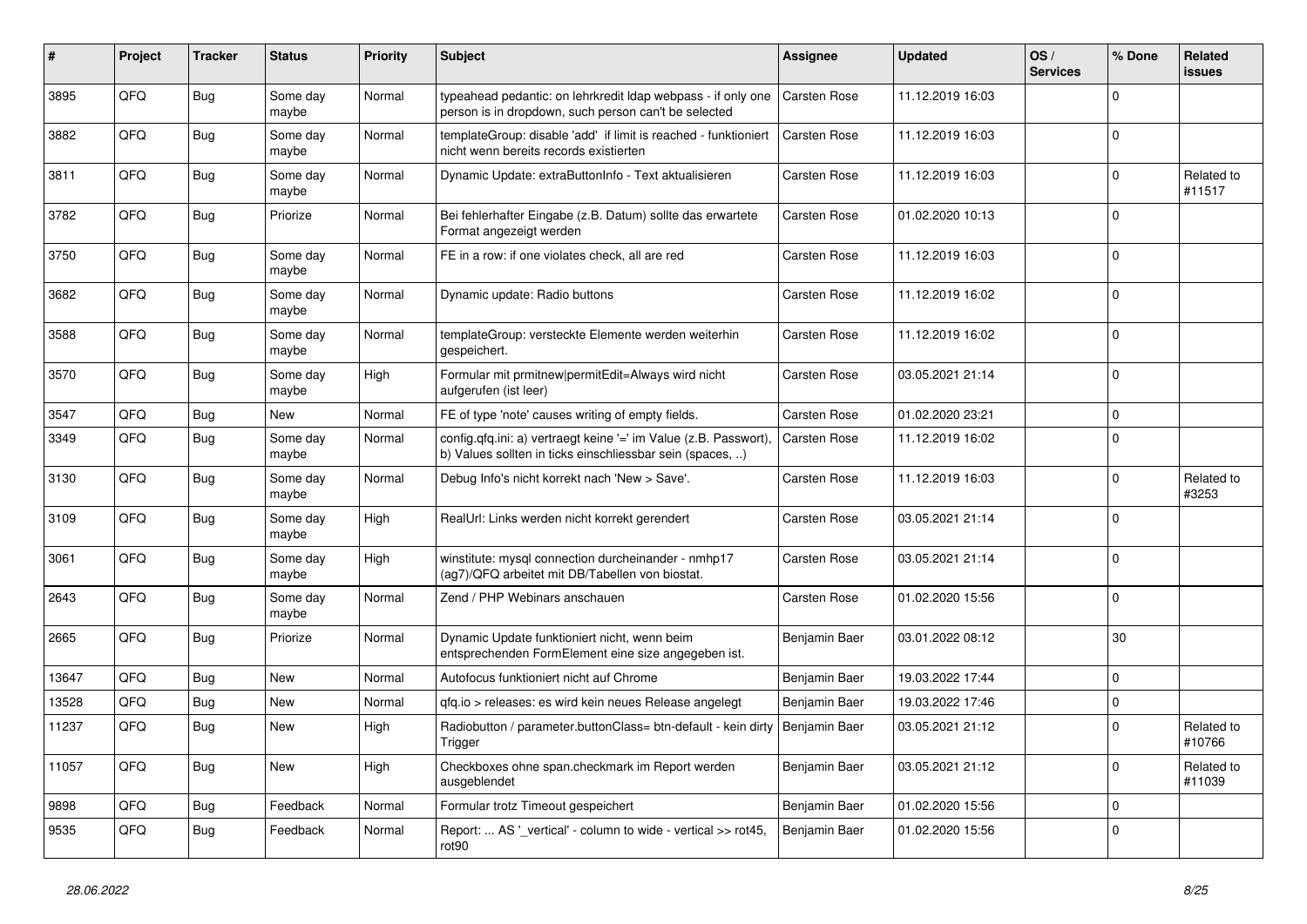| #     | Project | <b>Tracker</b> | <b>Status</b>     | <b>Priority</b> | <b>Subject</b>                                                                                                                                           | <b>Assignee</b> | <b>Updated</b>   | OS/<br><b>Services</b> | % Done      | Related<br><b>issues</b> |
|-------|---------|----------------|-------------------|-----------------|----------------------------------------------------------------------------------------------------------------------------------------------------------|-----------------|------------------|------------------------|-------------|--------------------------|
| 6566  | QFQ     | <b>Bug</b>     | Priorize          | Normal          | Link Function 'delete': provided parameter missing on page<br>reload                                                                                     | Benjamin Baer   | 03.01.2022 08:08 |                        | $\mathbf 0$ |                          |
| 6140  | QFQ     | Bug            | Priorize          | Normal          | QFQ DnD Sort: Locked fields                                                                                                                              | Benjamin Baer   | 21.03.2022 09:56 |                        | $\pmb{0}$   |                          |
| 4457  | QFQ     | <b>Bug</b>     | Priorize          | Normal          | typeahead: pressing return to select an item, saves the form<br>and closes the form.                                                                     | Benjamin Baer   | 03.01.2022 08:01 |                        | $\Omega$    | Related to<br>#4398      |
| 4454  | QFQ     | Bug            | Some day<br>maybe | Normal          | Required Elements: multiple elements in a row - whole row<br>marked if only one input is empty.                                                          | Benjamin Baer   | 01.02.2020 23:20 |                        | $\mathbf 0$ |                          |
| 4398  | QFQ     | <b>Bug</b>     | Some day<br>maybe | Normal          | Typeahead: mouse click in a prefilled input opens a single<br>item dropdown with the current value - click on it seems to<br>set the value, not the key. | Benjamin Baer   | 01.02.2020 23:20 |                        | $\mathbf 0$ | Related to<br>#4457      |
| 2063  | QFQ     | Bug            | Some day<br>maybe | Normal          | Pills auf 'inaktiv' setzen falls keine Element auf dem Pill<br>sichtbar sind.                                                                            | Benjamin Baer   | 11.12.2019 16:03 |                        | $\mathbf 0$ | Related to<br>#3752      |
| 11715 | QFQ     | <b>Bug</b>     | New               | Normal          | acceptZeroAsRequired and requiredOffButMark do not<br>coincide                                                                                           |                 | 08.12.2020 12:13 |                        | $\mathbf 0$ |                          |
| 11522 | QFQ     | <b>Bug</b>     | New               | Normal          | Aus/Einblenden von Reitern                                                                                                                               |                 | 13.11.2020 14:58 |                        | $\mathbf 0$ |                          |
| 11195 | QFQ     | <b>Bug</b>     | New               | Low             | Dynamic Update: Note not updated if new text is empty<br>(v20.4)                                                                                         |                 | 25.09.2020 11:14 |                        | $\mathbf 0$ |                          |
| 10890 | QFQ     | <b>Bug</b>     | <b>New</b>        | Normal          | AutoCron hangs                                                                                                                                           |                 | 20.07.2020 13:56 |                        | $\pmb{0}$   |                          |
| 10766 | QFQ     | Bug            | New               | High            | Radiobutton / parameter.buttonClass=btn-default: dynamic<br>update                                                                                       |                 | 03.05.2021 21:12 |                        | $\mathbf 0$ | Related to<br>#11237     |
| 10759 | QFQ     | Bug            | New               | Normal          | emptyMeansNull - Feld falsch aktualisiert                                                                                                                |                 | 12.11.2020 23:45 |                        | $\pmb{0}$   |                          |
| 10324 | QFQ     | <b>Bug</b>     | <b>New</b>        | Normal          | Excel Export mit Template funktioniert nur, wenn Template<br>vor uid kommt                                                                               |                 | 30.03.2020 11:20 |                        | $\mathbf 0$ | Related to<br>#10257     |
| 9855  | QFQ     | Bug            | New               | Normal          | <b>Required Check</b>                                                                                                                                    |                 | 01.02.2020 15:56 |                        | $\pmb{0}$   |                          |
| 9126  | QFQ     | Bug            | Some day<br>maybe | Normal          | hidden Form elements are present in page source                                                                                                          |                 | 02.01.2021 18:41 |                        | $\Omega$    |                          |
| 9024  | QFQ     | <b>Bug</b>     | Some day<br>maybe | Normal          | QFQ Einarbeitung                                                                                                                                         |                 | 01.02.2020 15:56 |                        | $\Omega$    |                          |
| 9020  | QFQ     | Bug            | Some day<br>maybe | Normal          | radio mit buttonClass und dynamicUpdate lassen sich nicht<br>kombinieren                                                                                 |                 | 11.12.2019 16:01 |                        | $\mathbf 0$ |                          |
| 7402  | QFQ     | <b>Bug</b>     | Some day<br>maybe | Normal          | thumbnail cache: outdated picture when permission denied<br>and permission resolved.                                                                     |                 | 01.02.2020 23:20 |                        | $\pmb{0}$   |                          |
| 7281  | QFQ     | Bug            | Some day<br>maybe | Normal          | Subrecords: on large screen separator line too short                                                                                                     |                 | 01.02.2020 23:19 |                        | $\mathbf 0$ |                          |
| 7101  | QFQ     | <b>Bug</b>     | Some day<br>maybe | Normal          | 'form' in SIP and 'report' - breaks                                                                                                                      |                 | 01.02.2020 23:20 |                        | $\mathbf 0$ |                          |
| 5877  | QFQ     | <b>Bug</b>     | Some day<br>maybe | Normal          | FE.type=note:bsColumn strange behaviour                                                                                                                  |                 | 01.02.2020 23:19 |                        | $\pmb{0}$   |                          |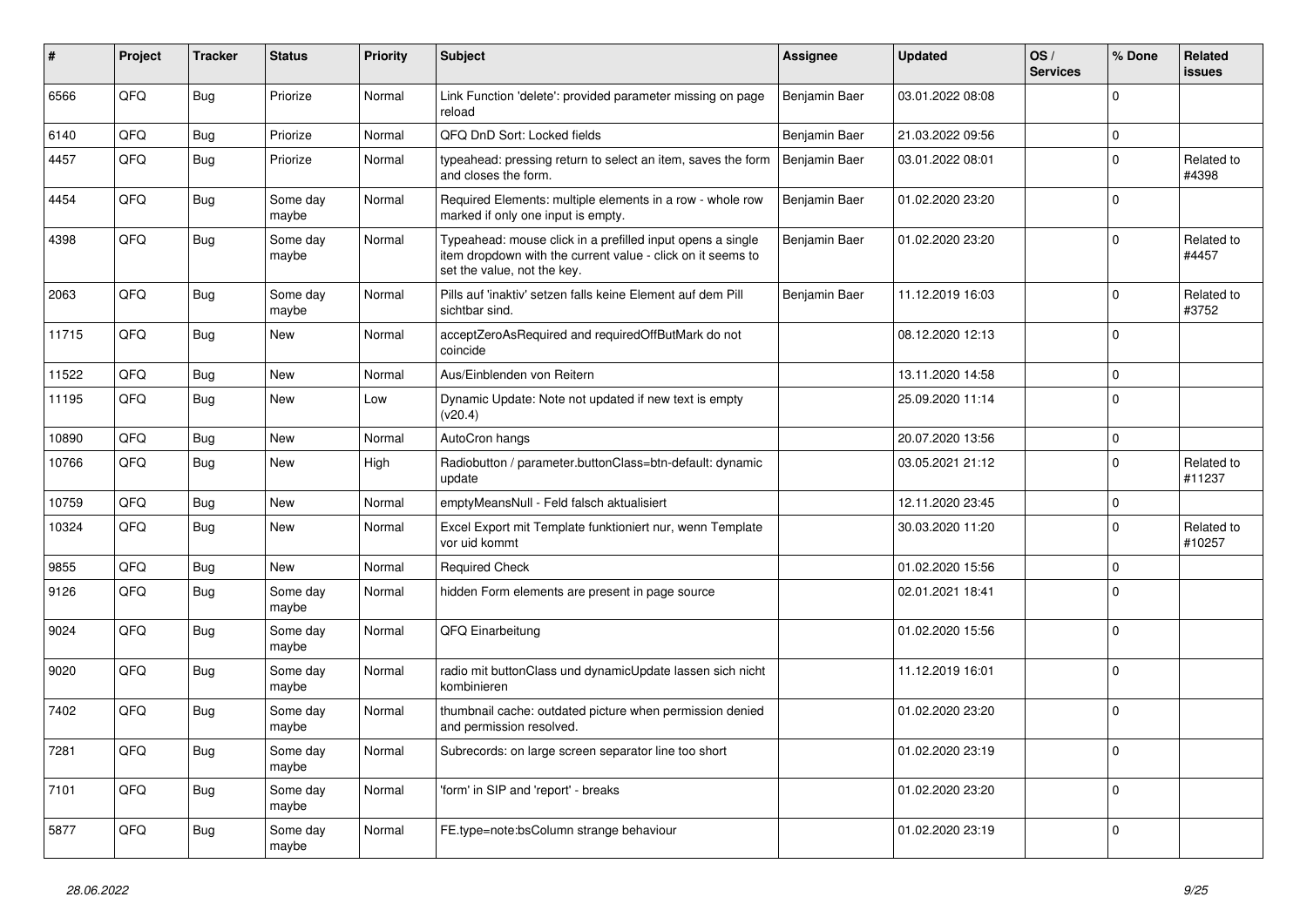| $\vert$ # | Project        | <b>Tracker</b> | <b>Status</b>     | <b>Priority</b> | <b>Subject</b>                                                                            | <b>Assignee</b>        | <b>Updated</b>   | OS/<br><b>Services</b> | % Done      | Related<br><b>issues</b>                                                                                                                                              |
|-----------|----------------|----------------|-------------------|-----------------|-------------------------------------------------------------------------------------------|------------------------|------------------|------------------------|-------------|-----------------------------------------------------------------------------------------------------------------------------------------------------------------------|
| 4546      | QFQ            | Bug            | Some day<br>maybe | Normal          | NH: SIP storage is destroyed                                                              |                        | 01.02.2020 23:20 |                        | $\mathbf 0$ |                                                                                                                                                                       |
| 4441      | QFQ            | <b>Bug</b>     | Some day<br>maybe | Normal          | \$_SERVER Vars sollten nur aus dem Store genommen<br>werden - Code entsprechend anpassen. |                        | 11.12.2019 16:02 |                        | $\mathbf 0$ |                                                                                                                                                                       |
| 4138      | QFQ            | <b>Bug</b>     | Some day<br>maybe | Normal          | style fehlt                                                                               |                        | 11.12.2019 16:03 |                        | 0           |                                                                                                                                                                       |
| 4122      | QFQ            | <b>Bug</b>     | Some day<br>maybe | Normal          | file: Render Mode hat keinen Effekt                                                       |                        | 11.12.2019 16:03 |                        | $\mathbf 0$ |                                                                                                                                                                       |
| 13609     | QFQ            | Feature        | New               | Normal          | QFQ Introduction: Seite aufloesen                                                         | Philipp<br>Gröbelbauer | 28.05.2022 11:02 |                        | $\mathbf 0$ |                                                                                                                                                                       |
| 10124     | QFQ            | Feature        | Feedback          | Normal          | qfq AAI-Login                                                                             | Karin Niffeler         | 07.05.2020 09:36 |                        | $\mathbf 0$ |                                                                                                                                                                       |
| 13572     | QFQ            | Feature        | Feedback          | Normal          | Form Load: misleading error message on trying to load non<br>existent primary record      | Enis Nuredini          | 16.05.2022 23:16 |                        | 100         |                                                                                                                                                                       |
| 14376     | QFQ            | Feature        | New               | Normal          | QFQ Bootstrap: if missing, create stored procedures                                       | Enis Nuredini          | 19.06.2022 16:37 |                        | $\mathbf 0$ |                                                                                                                                                                       |
| 14320     | QFQ            | Feature        | ToDo              | Normal          | Allow specific HTML Tags and Attributes: general, TinyMCE                                 | Enis Nuredini          | 17.06.2022 10:44 |                        | $\mathbf 0$ | Related to<br>#12664,<br>Related to<br>#12039,<br>Related to<br>#11702,<br>Related to<br>#7239,<br>Related to<br>#3708,<br>Related to<br>#3646,<br>Related to<br>#880 |
| 14227     | QFQ            | Feature        | <b>New</b>        | Normal          | Selenium Konkurrenz: cypress.io                                                           | Enis Nuredini          | 28.05.2022 11:02 |                        | $\mathbf 0$ |                                                                                                                                                                       |
| 14028     | QFQ            | Feature        | New               | Normal          | Required notification: visual nicer                                                       | Enis Nuredini          | 28.05.2022 11:01 |                        | $\mathbf 0$ |                                                                                                                                                                       |
| 13945     | QFQ            | Feature        | New               | Normal          | As _link: content before/after link                                                       | Enis Nuredini          | 28.05.2022 11:01 |                        | $\mathbf 0$ | Related to<br>#12262                                                                                                                                                  |
| 13900     | QFQ            | Feature        | Priorize          | Normal          | Selenium: Check das Cookie/PDF funktioniert                                               | Enis Nuredini          | 25.03.2022 12:45 |                        | $\mathbf 0$ |                                                                                                                                                                       |
| 13757     | QFQ            | Feature        | New               | High            | QR / Bar-Code Plugin                                                                      | Enis Nuredini          | 19.03.2022 17:43 |                        | $\mathbf 0$ |                                                                                                                                                                       |
| 13608     | $\mathsf{QFQ}$ | Feature        | Some day<br>maybe | Normal          | Automatic Browser Language Redirect                                                       | Enis Nuredini          | 17.06.2022 08:35 |                        | 0           |                                                                                                                                                                       |
| 12630     | QFQ            | Feature        | In Progress       | Normal          | Input: date[time]: min / max values                                                       | Enis Nuredini          | 20.06.2022 18:31 |                        | $\mathbf 0$ | Related to<br>#10096,<br>Related to<br>#14302,<br>Related to<br>#14303                                                                                                |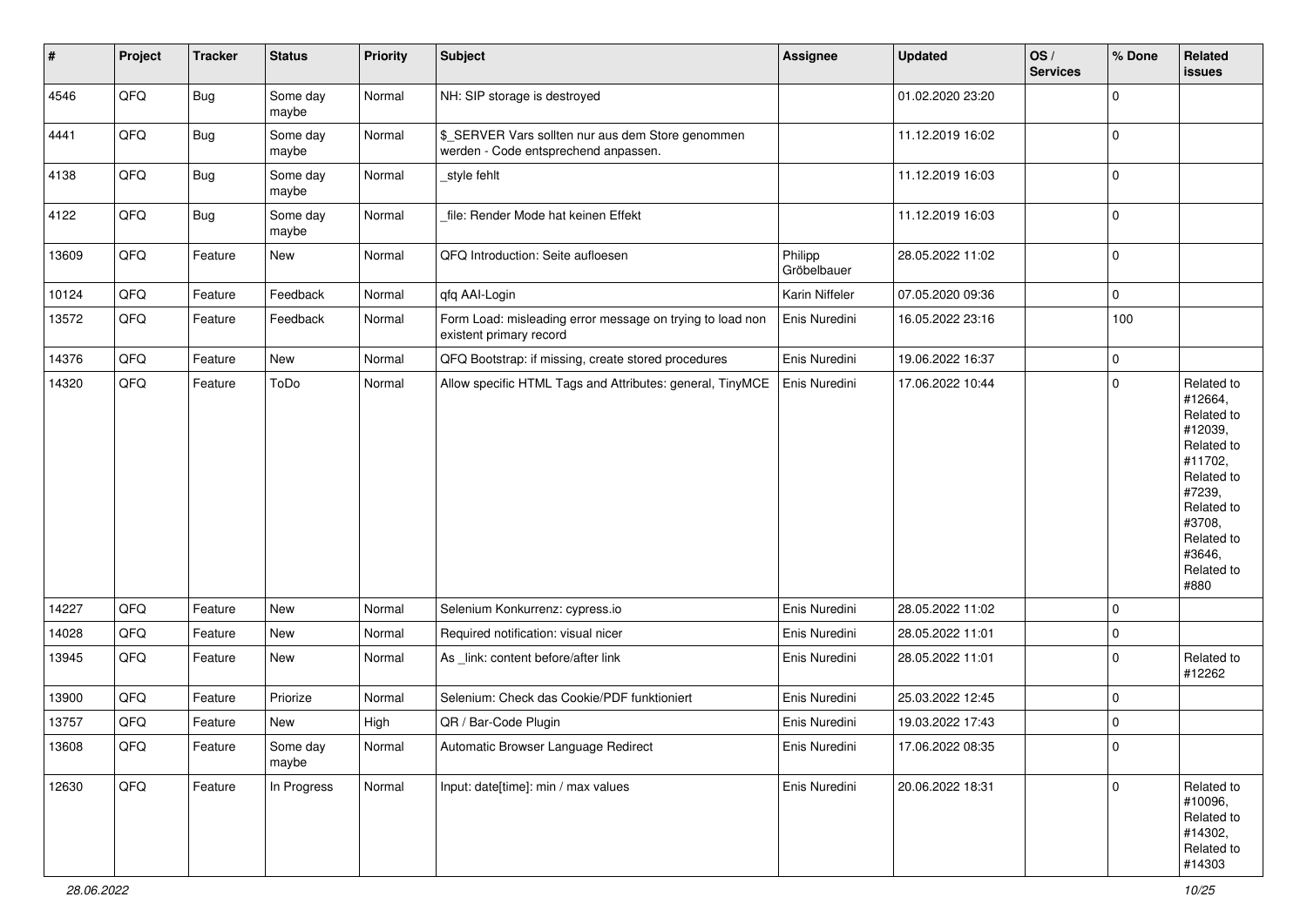| #     | Project | <b>Tracker</b> | <b>Status</b>     | <b>Priority</b> | <b>Subject</b>                                                                        | <b>Assignee</b>     | <b>Updated</b>   | OS/<br><b>Services</b> | % Done      | Related<br>issues                                                           |
|-------|---------|----------------|-------------------|-----------------|---------------------------------------------------------------------------------------|---------------------|------------------|------------------------|-------------|-----------------------------------------------------------------------------|
| 12262 | QFQ     | Feature        | ToDo              | Normal          | Form buttons on top: more customable                                                  | Enis Nuredini       | 17.06.2022 10:44 |                        | $\mathbf 0$ | Related to<br>#13945, Has<br>duplicate<br>#4046, Has<br>duplicate<br>#10080 |
| 11892 | QFQ     | Feature        | New               | Normal          | tablesorter: columns with links are hard to order - new<br>qualifier 'Y: <ord>'</ord> | Enis Nuredini       | 23.03.2022 09:22 |                        | $\mathbf 0$ |                                                                             |
| 10782 | QFQ     | Feature        | Feedback          | Normal          | Tiny MCE: Image Upload                                                                | Enis Nuredini       | 16.05.2022 23:16 |                        | $\mathbf 0$ | Related to<br>#12452                                                        |
| 10569 | QFQ     | Feature        | Priorize          | Normal          | link _blank more safe                                                                 | Enis Nuredini       | 25.03.2022 12:44 |                        | $\mathbf 0$ |                                                                             |
| 10463 | QFQ     | Feature        | New               | Normal          | Report _link: expliztes setzen von HTML Tags (Bedarf fuer<br>'data-selenium' & 'id')  | Enis Nuredini       | 23.03.2022 09:23 |                        | $\mathbf 0$ | Related to<br>#7648                                                         |
| 9052  | QFQ     | Feature        | Feedback          | High            | Report: CodeMirror with SQL Syntax Highlight in FE                                    | Enis Nuredini       | 08.06.2022 10:25 |                        | 0           |                                                                             |
| 12632 | QFQ     | Feature        | New               | Normal          | TinyMCE: Prepare CSS classes for images                                               | Carsten Rose        | 04.06.2021 14:35 |                        | 100         | Blocked by<br>#12186                                                        |
| 12584 | QFQ     | Feature        | Feedback          | Normal          | T3 v10 migration script: replace alias-patterns (v11)                                 | Carsten Rose        | 28.05.2022 11:12 |                        | 100         |                                                                             |
| 10115 | QFQ     | Feature        | New               | Normal          | TypeAhead: static list                                                                | <b>Carsten Rose</b> | 26.02.2020 16:42 |                        | 100         |                                                                             |
| 3402  | QFQ     | Feature        | Some day<br>maybe | Normal          | Syntax Highlighting via CodeMirror                                                    | Carsten Rose        | 11.12.2019 16:02 |                        | 100         | Related to<br>#3207                                                         |
| 13330 | QFQ     | Feature        | In Progress       | Normal          | Multi Form: Upload                                                                    | Carsten Rose        | 07.11.2021 12:40 |                        | 50          | Related to<br>#9706                                                         |
| 12440 | QFQ     | Feature        | In Progress       | Normal          | Typo3 V10 upgrade (durchfuehren und testen)                                           | Carsten Rose        | 21.03.2022 09:53 |                        | 50          | Related to<br>#12357,<br>Related to<br>#12067,<br>Related to<br>#10661      |
| 6609  | QFQ     | Feature        | New               | Normal          | Formlet: JSON API erweitern                                                           | Carsten Rose        | 01.02.2020 23:21 |                        | 50          |                                                                             |
| 9517  | QFQ     | Feature        | In Progress       | High            | Input multiple tags with typeahead                                                    | Carsten Rose        | 03.05.2021 21:14 |                        | 40          | Related to<br>#10150                                                        |
| 10793 | QFQ     | Feature        | In Progress       | Normal          | Update NPM Packages                                                                   | <b>Carsten Rose</b> | 07.09.2021 13:25 |                        | 30          |                                                                             |
| 14371 | QFQ     | Feature        | Priorize          | Normal          | <b>LDAP via REPORT</b>                                                                | <b>Carsten Rose</b> | 19.06.2022 16:37 |                        | $\pmb{0}$   |                                                                             |
| 14290 | QFG     | Feature        | Priorize          | Normal          | FormEditor: Show Table Definition                                                     | Carsten Rose        | 19.06.2022 16:37 |                        | $\pmb{0}$   |                                                                             |
| 14187 | QFQ     | Feature        | New               | High            | qfq.log: show current URL                                                             | Carsten Rose        | 28.05.2022 11:02 |                        | $\mathbf 0$ | Related to<br>#13933,<br>Related to<br>#12532,<br>Related to<br>#11893      |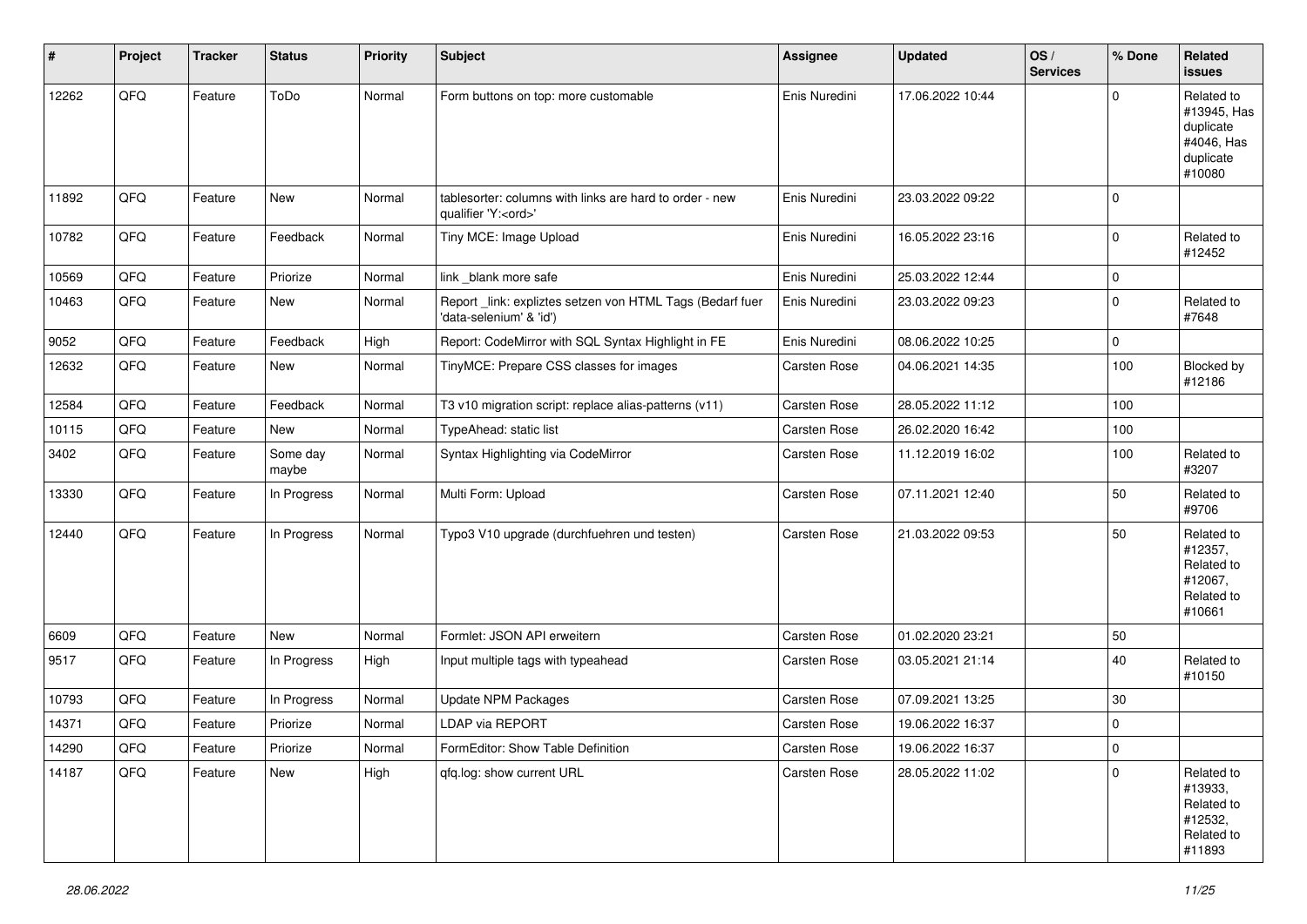| #     | Project | <b>Tracker</b> | <b>Status</b>              | <b>Priority</b> | <b>Subject</b>                                                                                                                        | Assignee            | <b>Updated</b>   | OS/<br><b>Services</b> | % Done      | <b>Related</b><br><b>issues</b>                                       |
|-------|---------|----------------|----------------------------|-----------------|---------------------------------------------------------------------------------------------------------------------------------------|---------------------|------------------|------------------------|-------------|-----------------------------------------------------------------------|
| 14090 | QFQ     | Feature        | <b>New</b>                 | Normal          | Nützliche _script funktionen                                                                                                          | Carsten Rose        | 28.05.2022 11:03 |                        | $\Omega$    |                                                                       |
| 13843 | QFQ     | Feature        | New                        | Normal          | Create JWT via QFQ                                                                                                                    | Carsten Rose        | 19.03.2022 17:42 |                        | $\Omega$    |                                                                       |
| 13841 | QFQ     | Feature        | <b>New</b>                 | Normal          | Create PDF via iText - evaluate                                                                                                       | Carsten Rose        | 19.03.2022 17:42 |                        | $\Omega$    |                                                                       |
| 13700 | QFQ     | Feature        | <b>New</b>                 | Normal          | Redesign gfg.io Seite                                                                                                                 | <b>Carsten Rose</b> | 19.03.2022 17:43 |                        | $\Omega$    |                                                                       |
| 13566 | QFQ     | Feature        | Ready to sync<br>(develop) | Normal          | Delete config-example.qfq.php file                                                                                                    | Carsten Rose        | 23.12.2021 09:25 |                        | $\Omega$    |                                                                       |
| 13467 | QFQ     | Feature        | <b>New</b>                 | Normal          | ChangeLog Generator                                                                                                                   | Carsten Rose        | 19.03.2022 17:46 |                        | $\Omega$    | Related to<br>#11460                                                  |
| 13354 | QFQ     | Feature        | <b>New</b>                 | Normal          | Using Websocket in QFQ                                                                                                                | Carsten Rose        | 10.11.2021 15:47 |                        | $\Omega$    |                                                                       |
| 12679 | QFQ     | Feature        | <b>New</b>                 | Normal          | tablesorter: custom column width                                                                                                      | Carsten Rose        | 16.06.2021 11:10 |                        | $\Omega$    |                                                                       |
| 12664 | QFQ     | Feature        | <b>New</b>                 | Normal          | TinyMCE: report/remove malicous HTML/JS Code                                                                                          | Carsten Rose        | 19.03.2022 17:47 |                        | $\Omega$    | Related to<br>#14320                                                  |
| 12611 | QFQ     | Feature        | Some day<br>maybe          | Normal          | Refactoring: Bootstrap with Lazy Loading                                                                                              | Carsten Rose        | 08.06.2022 10:37 |                        | $\Omega$    | Related to<br>#12490,<br>Related to<br>#10013,<br>Related to<br>#7732 |
| 12603 | QFQ     | Feature        | <b>New</b>                 | Normal          | Dropdown (Select), Radio, checkbox:<br>itemListAlways={{!SELECT key, value}}                                                          | Carsten Rose        | 19.03.2022 17:47 |                        | $\Omega$    |                                                                       |
| 12544 | QFQ     | Feature        | <b>New</b>                 | High            | a) ' AS _link' new also as ' AS _format', b) sortierung via<br>'display: none;', c) '_format' benoeitgt nicht zwingend<br>u/U/p/m/z/d | Carsten Rose        | 14.12.2021 16:03 |                        | $\Omega$    |                                                                       |
| 12532 | QFQ     | Feature        | <b>New</b>                 | High            | SIP-Parameter bei Seitenaufruf in Browser-Console<br>anzeigen                                                                         | Carsten Rose        | 07.12.2021 17:19 |                        | $\Omega$    | Related to<br>#11893,<br>Related to<br>#14187                         |
| 12504 | QFQ     | Feature        | Priorize                   | Normal          | sgl.log: report fe.id                                                                                                                 | Carsten Rose        | 05.05.2021 22:09 |                        | $\Omega$    |                                                                       |
| 12503 | QFQ     | Feature        | Priorize                   | Normal          | Detect dangerous UPDATE statement with missing WHERE                                                                                  | <b>Carsten Rose</b> | 05.05.2021 22:09 |                        | $\Omega$    |                                                                       |
| 12480 | QFQ     | Feature        | <b>New</b>                 | Normal          | If QFQ upgrade is running, block further request                                                                                      | Carsten Rose        | 03.05.2021 20:45 |                        | $\mathbf 0$ |                                                                       |
| 12477 | QFQ     | Feature        | <b>New</b>                 | Normal          | Support for refactoring: Form, FormElement, diverse<br>Tabellen/Spalten, tt-content Records                                           | Carsten Rose        | 03.05.2021 20:45 |                        | $\Omega$    |                                                                       |
| 12474 | QFQ     | Feature        | <b>New</b>                 | Normal          | Check BaseConfigURL if it is given and the the last char is '.                                                                        | <b>Carsten Rose</b> | 03.05.2021 20:45 |                        | 0           |                                                                       |
| 12465 | QFQ     | Feature        | <b>New</b>                 | Normal          | QFQ Function: use in FE to fill StoreRecord                                                                                           | <b>Carsten Rose</b> | 05.05.2021 21:58 |                        | $\Omega$    |                                                                       |
| 12452 | QFQ     | Feature        | Priorize                   | Normal          | BaseURL: alsways with '/' at the end                                                                                                  | Carsten Rose        | 19.06.2022 13:45 |                        | $\Omega$    | Related to<br>#10782                                                  |
| 12439 | QFQ     | Feature        | In Progress                | Normal          | TinyMCE Paste from Word & Character Count/Limit                                                                                       | <b>Carsten Rose</b> | 05.05.2021 22:15 |                        | $\Omega$    |                                                                       |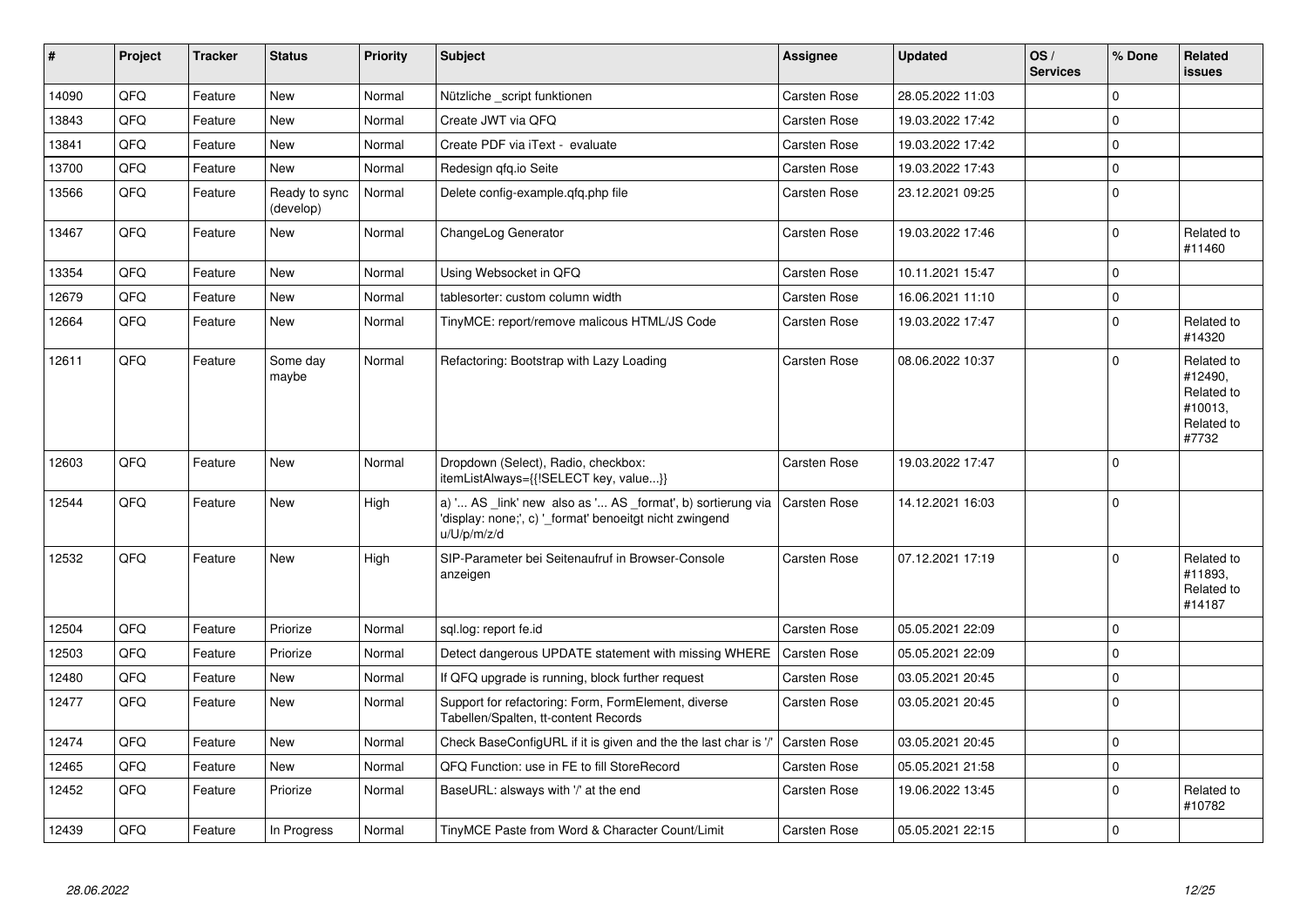| #     | Project | <b>Tracker</b> | <b>Status</b>     | <b>Priority</b> | <b>Subject</b>                                                                                                      | <b>Assignee</b>                                        | <b>Updated</b>   | OS/<br><b>Services</b> | % Done      | Related<br><b>issues</b>                      |                      |
|-------|---------|----------------|-------------------|-----------------|---------------------------------------------------------------------------------------------------------------------|--------------------------------------------------------|------------------|------------------------|-------------|-----------------------------------------------|----------------------|
| 12413 | QFQ     | Feature        | New               | Normal          | STORE_TYPO3: enhance for {{be_users.email:T}},<br>{{fe users.email:T}}                                              | Carsten Rose                                           | 03.05.2021 20:45 |                        | $\Omega$    | Related to<br>#12412,<br>Related to<br>#10012 |                      |
| 12412 | QFQ     | Feature        | <b>New</b>        | Normal          | Action/Escape qualifier 'e' (empty), '0': if given, an empty<br>string (or '0') will be treated as 'not found'      | Carsten Rose                                           | 08.05.2021 09:40 |                        | $\mathbf 0$ | Related to<br>#12413.<br>Related to<br>#10012 |                      |
| 12400 | QFQ     | Feature        | <b>New</b>        | Normal          | Tutorial ist in QFQ Doku, Wird in der Suche gefunden, es<br>gibt aber kein Menupunkt - Inhalt ueberpruefen          | Carsten Rose                                           | 03.05.2021 20:45 |                        | $\Omega$    |                                               |                      |
| 12337 | QFQ     | Feature        | Some day<br>maybe | Normal          | Database.php: better caching                                                                                        | Carsten Rose                                           | 16.09.2021 15:10 |                        | $\mathbf 0$ |                                               |                      |
| 12330 | QFQ     | Feature        | New               | Normal          | Copy to input field / text area / TinyMCE                                                                           | Carsten Rose                                           | 07.04.2021 09:01 |                        | $\mathbf 0$ |                                               |                      |
| 12315 | QFQ     | Feature        | Some day<br>maybe | Normal          | Form History (Diffs) / Backups                                                                                      | Carsten Rose                                           | 16.09.2021 15:10 |                        | $\mathbf 0$ |                                               |                      |
| 12269 | QFQ     | Feature        | <b>New</b>        | Normal          | 2FA - Login                                                                                                         | Carsten Rose                                           | 03.05.2021 20:45 |                        | $\mathbf 0$ |                                               |                      |
| 12186 | QFQ     | Feature        | New               | High            | TinyMCE Config für Objekte                                                                                          | Carsten Rose                                           | 07.12.2021 17:19 |                        | $\pmb{0}$   | <b>Blocks</b><br>#12632                       |                      |
| 12163 | QFQ     | Feature        | <b>New</b>        | Normal          | Checkbox: table wrap                                                                                                | Carsten Rose                                           | 03.05.2021 20:51 |                        | $\Omega$    |                                               |                      |
| 12162 | QFQ     | Feature        | <b>New</b>        | Normal          | FE.type=sendmail: personalized mailing (several mails) via<br>template                                              | Carsten Rose                                           | 03.05.2021 20:45 |                        | $\mathbf 0$ |                                               |                      |
| 12146 | QFQ     | Feature        | New               | Normal          | Autocron Job: Anzeigen wann der naechste Job ausgefuehrt   Carsten Rose<br>wird, resp das er nicht ausgefuehrt wird |                                                        | 15.03.2021 15:23 |                        | $\mathbf 0$ |                                               |                      |
| 12119 | QFQ     | Feature        | <b>New</b>        | Normal          | AS paged: error message missing if there ist no 'r' argument.                                                       | <b>Carsten Rose</b>                                    | 03.05.2021 20:51 |                        | $\pmb{0}$   |                                               |                      |
| 12109 | QFQ     | Feature        | <b>New</b>        | Normal          | Donwload Link: Plain, SIP, Persistent Link, Peristent SIP -<br>new notation                                         | Carsten Rose                                           | 03.05.2021 20:45 |                        | $\Omega$    | Related to<br>#12085                          |                      |
| 12024 | QFQ     | Feature        | <b>New</b>        | Normal          | Excel Export: text columns by default decode<br>htmlspeciachar()                                                    | Carsten Rose                                           | 17.02.2021 23:55 |                        | $\mathbf 0$ | Related to<br>#12022                          |                      |
| 12023 | QFQ     | Feature        | New               | Normal          | MySQL Stored Precdure: QDECODESPECIALCHAR()                                                                         | Carsten Rose                                           | 16.02.2021 11:16 |                        | $\mathbf 0$ | Related to<br>#12022                          |                      |
| 11980 | QFQ     | Feature        | In Progress       | Normal          | protected verzeichnis MUSS geschützt werden                                                                         | Carsten Rose                                           | 07.09.2021 13:30 |                        | $\pmb{0}$   |                                               |                      |
| 11955 | QFQ     | Feature        | New               | Normal          | subrecord: new title option to set <th> attributes - e.g. to<br/>customize tablesorter options.</th>                | attributes - e.g. to<br>customize tablesorter options. | Carsten Rose     | 03.05.2021 20:47       |             | $\Omega$                                      | Related to<br>#11775 |
| 11893 | QFQ     | Feature        | <b>New</b>        | High            | Broken SIP: a) only report one time, b) only report in main<br>column                                               | Carsten Rose                                           | 12.05.2021 12:13 |                        | $\mathbf 0$ | Related to<br>#12532,<br>Related to<br>#14187 |                      |
| 11775 | QFQ     | Feature        | <b>New</b>        | Normal          | Subrecord Tooltip pro Feld                                                                                          | Carsten Rose                                           | 18.12.2020 15:22 |                        | $\Omega$    | Related to<br>#11955                          |                      |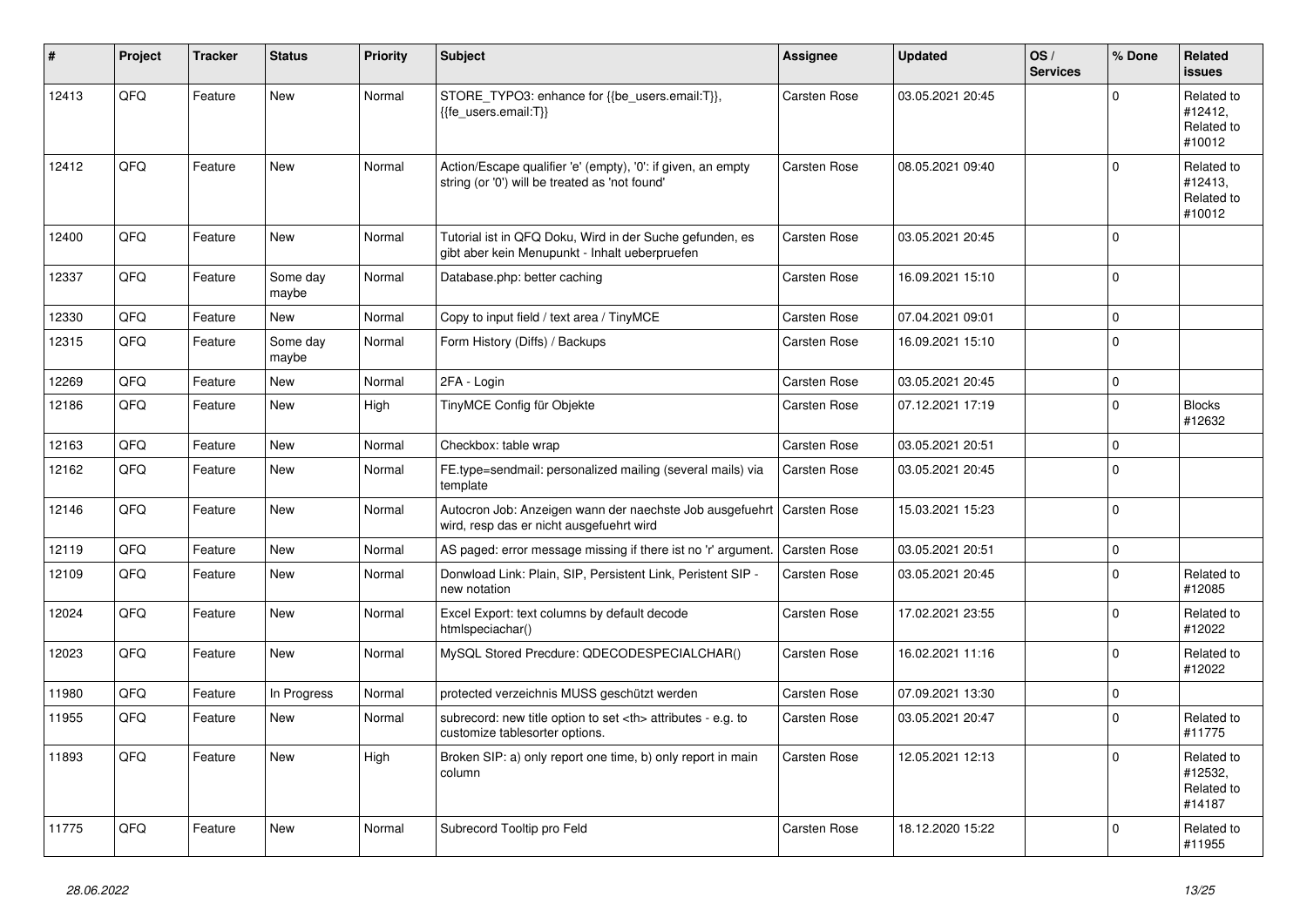| #     | Project | <b>Tracker</b> | <b>Status</b>     | <b>Priority</b> | <b>Subject</b>                                                       | <b>Assignee</b>     | <b>Updated</b>   | OS/<br><b>Services</b> | % Done      | Related<br>issues                            |
|-------|---------|----------------|-------------------|-----------------|----------------------------------------------------------------------|---------------------|------------------|------------------------|-------------|----------------------------------------------|
| 11747 | QFQ     | Feature        | New               | Normal          | Maintenance Page with Redirect                                       | Carsten Rose        | 03.05.2021 20:47 |                        | $\mathbf 0$ | Related to<br>#11741                         |
| 11702 | QFQ     | Feature        | New               | Normal          | HTML Special Char makes no sense for 'allbut' if '&' is<br>forbidden | Carsten Rose        | 07.12.2021 16:35 |                        | $\mathbf 0$ | Related to<br>#5112,<br>Related to<br>#14320 |
| 11523 | QFQ     | Feature        | New               | Normal          | Mit dynamic Update erkennen, ob Upload gemacht wurde                 | Carsten Rose        | 13.11.2020 15:07 |                        | $\mathbf 0$ | Related to<br>#9533                          |
| 11516 | QFQ     | Feature        | New               | Normal          | Multi Page Form (Previous/Next Buttons)                              | Carsten Rose        | 16.03.2021 17:52 |                        | $\mathbf 0$ |                                              |
| 11504 | QFQ     | Feature        | New               | Normal          | Dynamic Update: Button text update for 'Save',' Close' &<br>'Delete' | Carsten Rose        | 12.11.2020 23:44 |                        | $\pmb{0}$   |                                              |
| 11460 | QFQ     | Feature        | New               | Normal          | Easier creation of changelog: gitchangelog                           | Carsten Rose        | 12.06.2021 10:20 |                        | $\pmb{0}$   | Related to<br>#13467                         |
| 11323 | QFQ     | Feature        | Some day<br>maybe | Normal          | Report Frontend Editor Modal + Codemirror                            | <b>Carsten Rose</b> | 16.09.2021 15:10 |                        | $\pmb{0}$   | Related to<br>#11036                         |
| 11322 | QFQ     | Feature        | Some day<br>maybe | Normal          | Form Element JSON - (multiline parameter field)                      | Carsten Rose        | 16.09.2021 15:10 |                        | $\mathbf 0$ |                                              |
| 11320 | QFQ     | Feature        | Priorize          | Normal          | Typo3 Version 10 support                                             | Carsten Rose        | 05.05.2021 22:09 |                        | $\mathbf 0$ |                                              |
| 11217 | QFQ     | Feature        | Some day<br>maybe | Normal          | <b>Extend Script Functionality</b>                                   | Carsten Rose        | 16.09.2021 15:10 |                        | $\mathbf 0$ |                                              |
| 11080 | QFQ     | Feature        | New               | Normal          | Send MQTT messages                                                   | Carsten Rose        | 29.08.2020 19:49 |                        | 0           |                                              |
| 11076 | QFQ     | Feature        | In Progress       | Normal          | SELECT  AS _websocket                                                | Carsten Rose        | 30.08.2020 17:49 |                        | $\mathbf 0$ |                                              |
| 11036 | QFQ     | Feature        | Some day<br>maybe | Normal          | inline report editor permissions                                     | Carsten Rose        | 16.09.2021 15:09 |                        | $\mathbf 0$ | Related to<br>#11323                         |
| 10996 | QFQ     | Feature        | New               | Normal          | Download video via sip: no seek                                      | Carsten Rose        | 12.08.2020 14:18 |                        | $\mathbf 0$ |                                              |
| 10979 | QFQ     | Feature        | New               | Normal          | Ajax Calls an API - dataReport                                       | Carsten Rose        | 11.05.2022 12:15 |                        | 0           |                                              |
| 10976 | QFQ     | Feature        | New               | Normal          | Excel Export Verbesserungen                                          | Carsten Rose        | 06.08.2020 10:56 |                        | 0           |                                              |
| 10819 | QFQ     | Feature        | New               | Normal          | Persistent SIP - second try                                          | Carsten Rose        | 29.06.2020 23:02 |                        | $\mathbf 0$ | Related to<br>#6261                          |
| 10745 | QFQ     | Feature        | Some day<br>maybe | Normal          | <b>Tablesorter Excel Export</b>                                      | Carsten Rose        | 16.09.2021 15:09 |                        | $\mathbf 0$ |                                              |
| 10716 | QFQ     | Feature        | Some day<br>maybe | Normal          | Business Logic mit Externen Skripten                                 | Carsten Rose        | 16.09.2021 15:10 |                        | $\mathbf 0$ | Related to<br>#10713,<br>Related to<br>#8217 |
| 10714 | QFQ     | Feature        | New               | Normal          | multi Table Form                                                     | Carsten Rose        | 16.03.2021 18:44 |                        | $\pmb{0}$   |                                              |
| 10593 | QFQ     | Feature        | New               | Normal          | label2: text behind input element                                    | Carsten Rose        | 16.05.2020 10:57 |                        | 0           |                                              |
| 10443 | QFG     | Feature        | In Progress       | Normal          | Konzept_api / _live                                                  | Carsten Rose        | 07.05.2020 09:39 |                        | $\mathsf 0$ |                                              |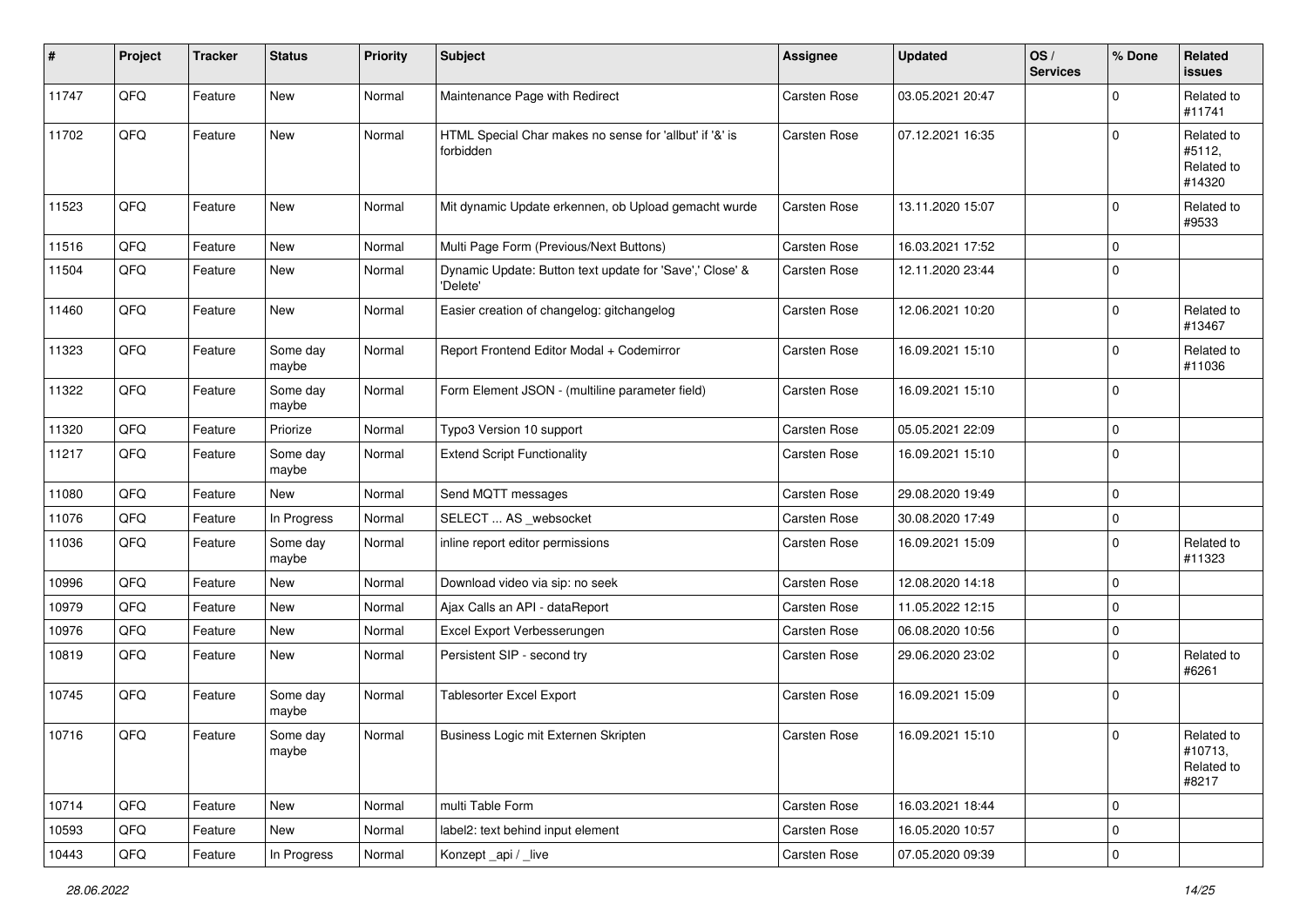| $\vert$ # | Project | <b>Tracker</b> | <b>Status</b>     | <b>Priority</b> | <b>Subject</b>                                                                                                                        | <b>Assignee</b>     | <b>Updated</b>   | OS/<br><b>Services</b> | % Done      | Related<br><b>issues</b>                                               |
|-----------|---------|----------------|-------------------|-----------------|---------------------------------------------------------------------------------------------------------------------------------------|---------------------|------------------|------------------------|-------------|------------------------------------------------------------------------|
| 10119     | QFQ     | Feature        | <b>New</b>        | Normal          | Dropdown (selectlist) & TypeAhead: format and catagorize<br>list                                                                      | <b>Carsten Rose</b> | 07.05.2020 09:36 |                        | $\Omega$    |                                                                        |
| 10116     | QFQ     | Feature        | Some day<br>maybe | Normal          | TypeAhead: Tag - show inside 'input' element                                                                                          | <b>Carsten Rose</b> | 16.09.2021 15:09 |                        | $\mathbf 0$ |                                                                        |
| 10095     | QFQ     | Feature        | Some day<br>maybe | Normal          | Generic Gitlab Integration into QFQ                                                                                                   | Carsten Rose        | 16.09.2021 15:10 |                        | $\Omega$    |                                                                        |
| 10080     | QFQ     | Feature        | New               | Normal          | Popup on 'save' / 'close': configure dialog (answer<br>yes/no/cancle/)                                                                | Carsten Rose        | 28.03.2021 20:52 |                        | 0           | Is duplicate<br>of #12262                                              |
| 10015     | QFQ     | Feature        | Priorize          | Normal          | Monospace in Textarea                                                                                                                 | <b>Carsten Rose</b> | 03.02.2020 13:40 |                        | $\mathbf 0$ |                                                                        |
| 10014     | QFQ     | Feature        | New               | Normal          | Manual.rst: describe behaviour and process order of<br>fillStoreVar, slaveld, sqlBefore,                                              | Carsten Rose        | 01.02.2020 22:31 |                        | $\Omega$    |                                                                        |
| 10013     | QFQ     | Feature        | Some day<br>maybe | Normal          | FE.typ=editor: CodeMirror                                                                                                             | <b>Carsten Rose</b> | 08.06.2022 10:37 |                        | $\Omega$    | Related to<br>#12611,<br>Related to<br>#12490,<br>Related to<br>#7732  |
| 10012     | QFQ     | Feature        | Priorize          | Normal          | redirectAllMailTo: {{beEmail:T}}                                                                                                      | Carsten Rose        | 08.05.2021 09:54 |                        | $\mathbf 0$ | Related to<br>#12412,<br>Related to<br>#12413,<br>Related to<br>#10011 |
| 10011     | QFQ     | Feature        | Priorize          | Normal          | Offer new STORE_TYPO3 Variable 'beUser', 'beEmail'                                                                                    | <b>Carsten Rose</b> | 08.05.2021 09:51 |                        | $\mathbf 0$ | Related to<br>#10012,<br>Related to<br>#12511                          |
| 10005     | QFQ     | Feature        | Priorize          | Normal          | Report / special column name:  AS _calendar                                                                                           | Carsten Rose        | 03.06.2020 17:28 |                        | $\mathbf 0$ |                                                                        |
| 9983      | QFQ     | Feature        | <b>New</b>        | Normal          | Report Notation: new keyword 'range'                                                                                                  | Carsten Rose        | 01.02.2020 15:55 |                        | $\mathbf 0$ |                                                                        |
| 9968      | QFQ     | Feature        | Priorize          | Normal          | Tooltip in Links for Developer                                                                                                        | <b>Carsten Rose</b> | 01.02.2020 23:17 |                        | $\pmb{0}$   |                                                                        |
| 9928      | QFQ     | Feature        | Priorize          | Normal          | SpecialColumnName: a) Deprecated: ' AS "_+tag " ', b)<br>New: ' AS "_ <tag1><tag2>"</tag2></tag1>                                     | Carsten Rose        | 01.02.2020 23:17 |                        | $\mathbf 0$ | Related to<br>#9929                                                    |
| 9927      | QFQ     | Feature        | <b>New</b>        | Normal          | QFQ Update: a) Update nur machen wenn BE User<br>eingeloggt ist., b) Bei Fehler genaue Meldung welcher<br>Updateschritt Probleme hat. | <b>Carsten Rose</b> | 22.01.2020 12:59 |                        | $\mathbf 0$ |                                                                        |
| 9900      | QFQ     | Feature        | Priorize          | Normal          | Generic API Call: tt-content record >> JSON                                                                                           | Carsten Rose        | 01.02.2020 10:13 |                        | 0           |                                                                        |
| 9811      | QFQ     | Feature        | New               | Normal          | Report: tag every n'th row                                                                                                            | Carsten Rose        | 01.02.2020 23:22 |                        | $\mathbf 0$ |                                                                        |
| 9781      | QFQ     | Feature        | New               | Normal          | Button: CSS class to make buttons smaller                                                                                             | Carsten Rose        | 01.02.2020 23:22 |                        | 0           |                                                                        |
| 9777      | QFQ     | Feature        | New               | Normal          | Logging QFQ Variables                                                                                                                 | Carsten Rose        | 16.12.2019 17:17 |                        | 0           |                                                                        |
| 9707      | QFQ     | Feature        | New               | Normal          | SIP security: encode pageld and check pageld on decode                                                                                | Carsten Rose        | 01.02.2020 23:22 |                        | $\pmb{0}$   |                                                                        |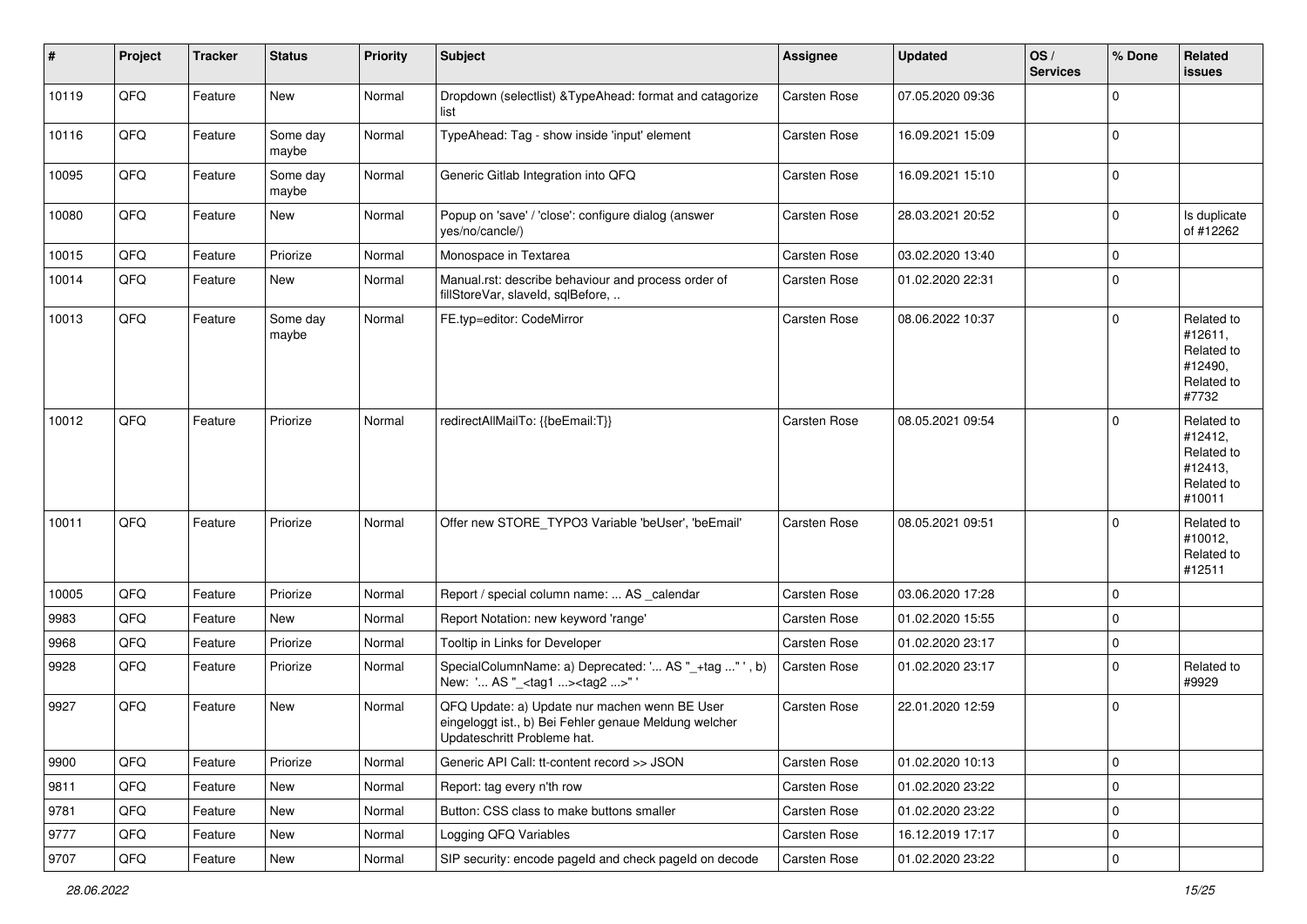| #    | Project | <b>Tracker</b> | <b>Status</b>     | <b>Priority</b> | <b>Subject</b>                                                                  | <b>Assignee</b>     | <b>Updated</b>   | OS/<br><b>Services</b> | % Done      | Related<br><b>issues</b>                                             |
|------|---------|----------------|-------------------|-----------------|---------------------------------------------------------------------------------|---------------------|------------------|------------------------|-------------|----------------------------------------------------------------------|
| 9706 | QFQ     | Feature        | <b>New</b>        | Normal          | Multi File Upload (hidden template group)                                       | Carsten Rose        | 01.02.2020 23:22 |                        | $\Omega$    | Related to<br>#7521,<br>Related to<br>#5562,<br>Related to<br>#13330 |
| 9704 | QFQ     | Feature        | Some day<br>maybe | Normal          | Thumbnails Generieren beim Splitten von PDF Files                               | <b>Carsten Rose</b> | 11.12.2019 16:01 |                        | $\mathbf 0$ |                                                                      |
| 9668 | QFQ     | Feature        | Priorize          | Normal          | Form.mode: rename 'hidden' to 'hide'                                            | Carsten Rose        | 05.05.2021 22:14 |                        | $\mathbf 0$ | Related to<br>#6437                                                  |
| 9602 | QFQ     | Feature        | <b>New</b>        | Normal          | Form definition as JSON                                                         | <b>Carsten Rose</b> | 01.02.2020 23:21 |                        | $\mathbf 0$ | Related to<br>#9600                                                  |
| 9579 | QFQ     | Feature        | Some day<br>maybe | Normal          | Multiform with Process Row                                                      | Carsten Rose        | 11.12.2019 16:01 |                        | $\pmb{0}$   |                                                                      |
| 9537 | QFQ     | Feature        | <b>New</b>        | Normal          | FormEditor: Edit fieldset in FrontEnd                                           | Carsten Rose        | 01.02.2020 23:22 |                        | $\mathbf 0$ |                                                                      |
| 9394 | QFQ     | Feature        | Priorize          | Normal          | REST: allow for non numerical ids in get requests                               | Carsten Rose        | 05.05.2021 22:10 |                        | $\pmb{0}$   |                                                                      |
| 9352 | QFQ     | Feature        | <b>New</b>        | Normal          | FE 'Native' fire slaveld, sqlAfter, sqlIns                                      | Carsten Rose        | 01.02.2020 23:22 |                        | $\mathbf 0$ |                                                                      |
| 9348 | QFQ     | Feature        | <b>New</b>        | Normal          | defaultThumbnailSize: pre render thumbnails                                     | <b>Carsten Rose</b> | 12.06.2021 09:05 |                        | $\mathbf 0$ |                                                                      |
| 9346 | QFQ     | Feature        | Priorize          | Normal          | beforeSave: check if an upload is given                                         | Carsten Rose        | 11.06.2021 21:18 |                        | $\mathbf 0$ |                                                                      |
| 9221 | QFQ     | Feature        | <b>New</b>        | Normal          | typeAhead: Zeichenlimite ausschalten                                            | Carsten Rose        | 08.05.2021 17:06 |                        | $\mathbf 0$ |                                                                      |
| 9208 | QFQ     | Feature        | <b>New</b>        | Normal          | Manage 'recent' records                                                         | Carsten Rose        | 01.02.2020 23:22 |                        | $\mathbf 0$ |                                                                      |
| 9136 | QFQ     | Feature        | <b>New</b>        | Normal          | Create ZIP files with dynamic PDFs                                              | Carsten Rose        | 01.02.2020 23:22 |                        | $\mathbf 0$ |                                                                      |
| 9129 | QFQ     | Feature        | <b>New</b>        | Normal          | sqlValidate: Message as notification, not as error                              | <b>Carsten Rose</b> | 01.02.2020 23:22 |                        | $\mathbf 0$ | Related to<br>#9128                                                  |
| 9128 | QFQ     | Feature        | <b>New</b>        | Normal          | Error Message: not replaced variables- a) replace back to<br>'{{', b) underline | Carsten Rose        | 01.02.2020 23:22 |                        | $\mathbf 0$ | Related to<br>#9129                                                  |
| 8975 | QFQ     | Feature        | <b>New</b>        | Normal          | Report Notation: 2.0                                                            | Carsten Rose        | 01.02.2020 23:22 |                        | $\pmb{0}$   | Related to<br>#8963                                                  |
| 8963 | QFQ     | Feature        | Priorize          | Normal          | Setting values in a store: flexible way                                         | Carsten Rose        | 05.05.2021 22:10 |                        | $\mathbf 0$ | Related to<br>#8975                                                  |
| 8962 | QFQ     | Feature        | <b>New</b>        | High            | allow for form fields with identical names                                      | <b>Carsten Rose</b> | 03.05.2021 21:14 |                        | $\pmb{0}$   |                                                                      |
| 8894 | QFQ     | Feature        | Some day<br>maybe | Normal          | Documentation Tags Usable in QFQ Application                                    | Carsten Rose        | 11.12.2019 16:01 |                        | $\Omega$    |                                                                      |
| 8892 | QFQ     | Feature        | Some day<br>maybe | Normal          | Display and Edit SQL Comments in Form Editor                                    | Carsten Rose        | 11.12.2019 16:01 |                        | $\pmb{0}$   |                                                                      |
| 8806 | QFQ     | Feature        | <b>New</b>        | Normal          | SQL Function nl2br                                                              | Carsten Rose        | 01.02.2020 23:22 |                        | $\pmb{0}$   |                                                                      |
| 8719 | QFQ     | Feature        | <b>New</b>        | Normal          | extraButtonLock: add support for 0/1                                            | Carsten Rose        | 01.02.2020 23:22 |                        | $\pmb{0}$   |                                                                      |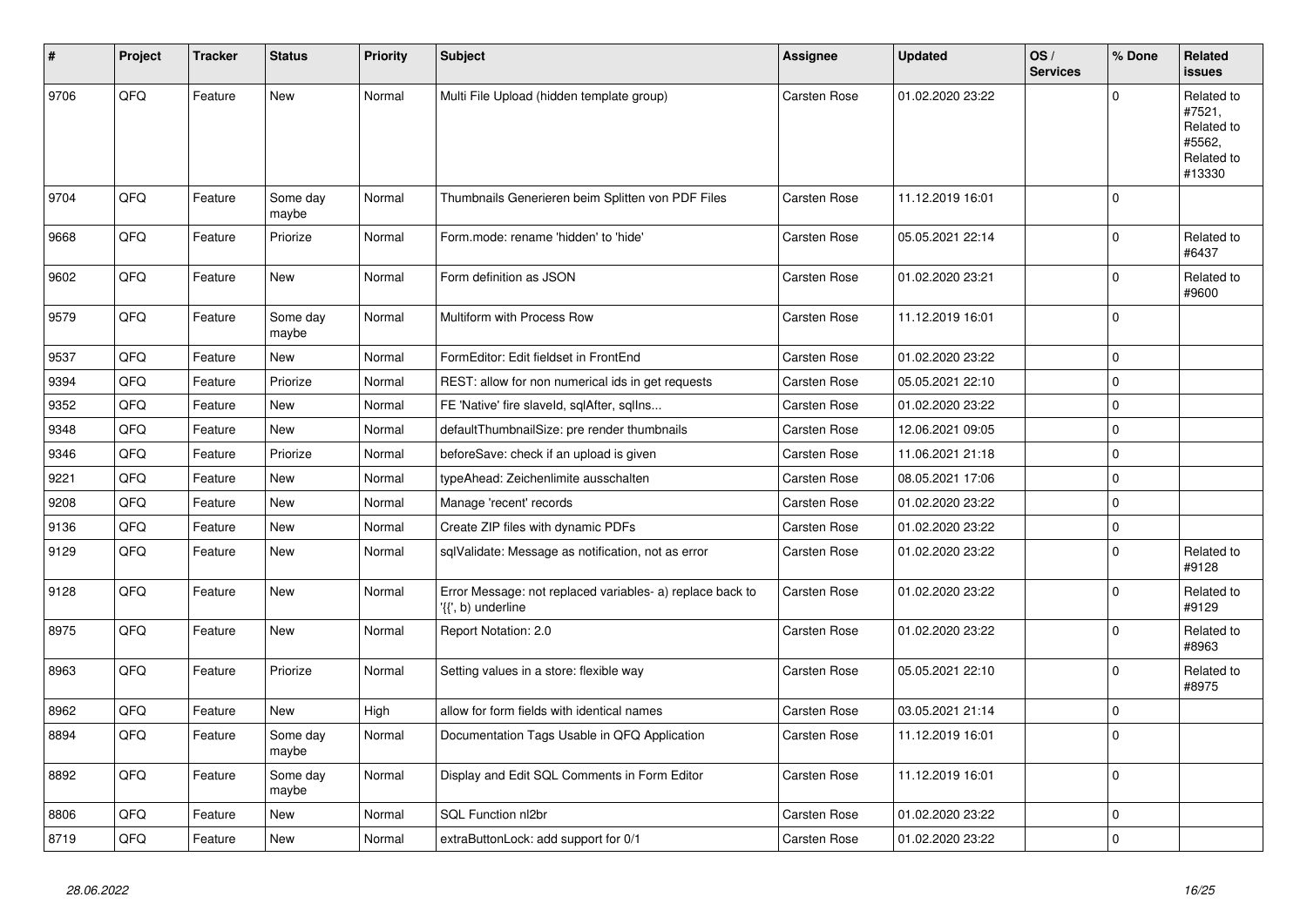| #    | Project | <b>Tracker</b> | <b>Status</b>     | <b>Priority</b> | <b>Subject</b>                                                                                         | Assignee     | <b>Updated</b>   | OS/<br><b>Services</b> | % Done      | <b>Related</b><br>issues                        |
|------|---------|----------------|-------------------|-----------------|--------------------------------------------------------------------------------------------------------|--------------|------------------|------------------------|-------------|-------------------------------------------------|
| 8702 | QFQ     | Feature        | <b>New</b>        | Normal          | Load Record which is locked: missing user info                                                         | Carsten Rose | 11.12.2019 16:16 |                        | $\Omega$    | Related to<br>#9789                             |
| 8586 | QFQ     | Feature        | Some day<br>maybe | Normal          | QFQ: Enhance Error message for 'record not found'                                                      | Carsten Rose | 16.09.2021 15:10 |                        | $\Omega$    |                                                 |
| 8585 | QFQ     | Feature        | Priorize          | Normal          | Enhance Error message for 'unknown form'                                                               | Carsten Rose | 01.02.2020 10:13 |                        | $\Omega$    |                                                 |
| 8584 | QFQ     | Feature        | Priorize          | Normal          | FE 'Action' - never assign to Container (except Template<br>Group)                                     | Carsten Rose | 01.02.2020 10:13 |                        | $\Omega$    |                                                 |
| 8520 | QFQ     | Feature        | Some day<br>maybe | Normal          | Bring QFQ to Composer                                                                                  | Carsten Rose | 16.09.2021 15:10 |                        | $\Omega$    |                                                 |
| 8336 | QFQ     | Feature        | New               | Normal          | Form > modified > Close New: a) Optional disable popup, b)<br>custom text, c) mode on save: close stay | Carsten Rose | 01.02.2020 23:22 |                        | $\mathbf 0$ | Related to<br>#8335                             |
| 8277 | QFQ     | Feature        | Priorize          | Normal          | fe.parameter.default=                                                                                  | Carsten Rose | 01.02.2020 23:17 |                        | $\mathbf 0$ | Related to<br>#8113                             |
| 8217 | QFQ     | Feature        | New               | Normal          | if-elseif-else construct                                                                               | Carsten Rose | 16.03.2021 18:41 |                        | $\mathbf 0$ | Related to<br>#10716                            |
| 8204 | QFQ     | Feature        | Priorize          | High            | Position 'required mark'                                                                               | Carsten Rose | 16.06.2021 13:44 |                        | $\mathbf 0$ |                                                 |
| 8187 | QFQ     | Feature        | New               | Normal          | Subrecord: enable/hide new button - make new/edit/delete<br>customizeable.                             | Carsten Rose | 06.03.2021 18:44 |                        | $\mathbf 0$ | Related to<br>#11326                            |
| 8101 | QFQ     | Feature        | Some day<br>maybe | Normal          | Password hash: support further hashing methods                                                         | Carsten Rose | 16.09.2021 15:10 |                        | $\Omega$    |                                                 |
| 8089 | QFQ     | Feature        | New               | Normal          | Copy/Paste for FormElements                                                                            | Carsten Rose | 01.02.2020 23:22 |                        | $\mathbf 0$ |                                                 |
| 8082 | QFQ     | Feature        | Priorize          | High            | Contact form without saving record                                                                     | Carsten Rose | 07.12.2021 15:20 |                        | $\Omega$    | Related to<br>#8587,<br><b>Blocks</b><br>#11850 |
| 8044 | QFQ     | Feature        | Priorize          | Normal          | Transaction: a) Form, b) Report                                                                        | Carsten Rose | 05.05.2021 22:14 |                        | $\Omega$    | Related to<br>#8043                             |
| 8034 | QFQ     | Feature        | Priorize          | Normal          | FormElement 'data': 22.22.2222 should not be accepted                                                  | Carsten Rose | 01.02.2020 10:13 |                        | $\mathbf 0$ |                                                 |
| 7924 | QFQ     | Feature        | <b>New</b>        | Normal          | Radio/Checkbox with Tooltip                                                                            | Carsten Rose | 01.02.2020 23:22 |                        | $\Omega$    |                                                 |
| 7920 | QFQ     | Feature        | New               | Normal          | FE: Syntax Highlight, Zeinlenumbruch                                                                   | Carsten Rose | 01.02.2020 10:03 |                        | $\Omega$    |                                                 |
| 7850 | QFQ     | Feature        | <b>New</b>        | High            | Upload records: non 'pathFileName' column                                                              | Carsten Rose | 03.05.2021 21:14 |                        | $\mathbf 0$ |                                                 |
| 7812 | QFQ     | Feature        | New               | Normal          | FE 'Subrecord' - new option 'subrecordShowFilter',<br>'subrecordPaging'                                | Carsten Rose | 01.02.2020 23:22 |                        | $\Omega$    |                                                 |
| 7683 | QFQ     | Feature        | New               | Normal          | Special column names in '{{ SELECT  AS _link }}' should<br>be detected                                 | Carsten Rose | 01.02.2020 23:21 |                        | $\mathbf 0$ |                                                 |
| 7681 | QFQ     | Feature        | New               | Normal          | Optional switch off 'check for modified record'                                                        | Carsten Rose | 01.02.2020 23:21 |                        | $\mathbf 0$ |                                                 |
| 7660 | QFQ     | Feature        | New               | Normal          | IMAP: import mails to DB, move / delete mails                                                          | Carsten Rose | 01.02.2020 09:52 |                        | 0           |                                                 |
| 7630 | QFQ     | Feature        | Priorize          | Normal          | detailed error message for simple upload                                                               | Carsten Rose | 01.02.2020 10:13 |                        | $\mathbf 0$ |                                                 |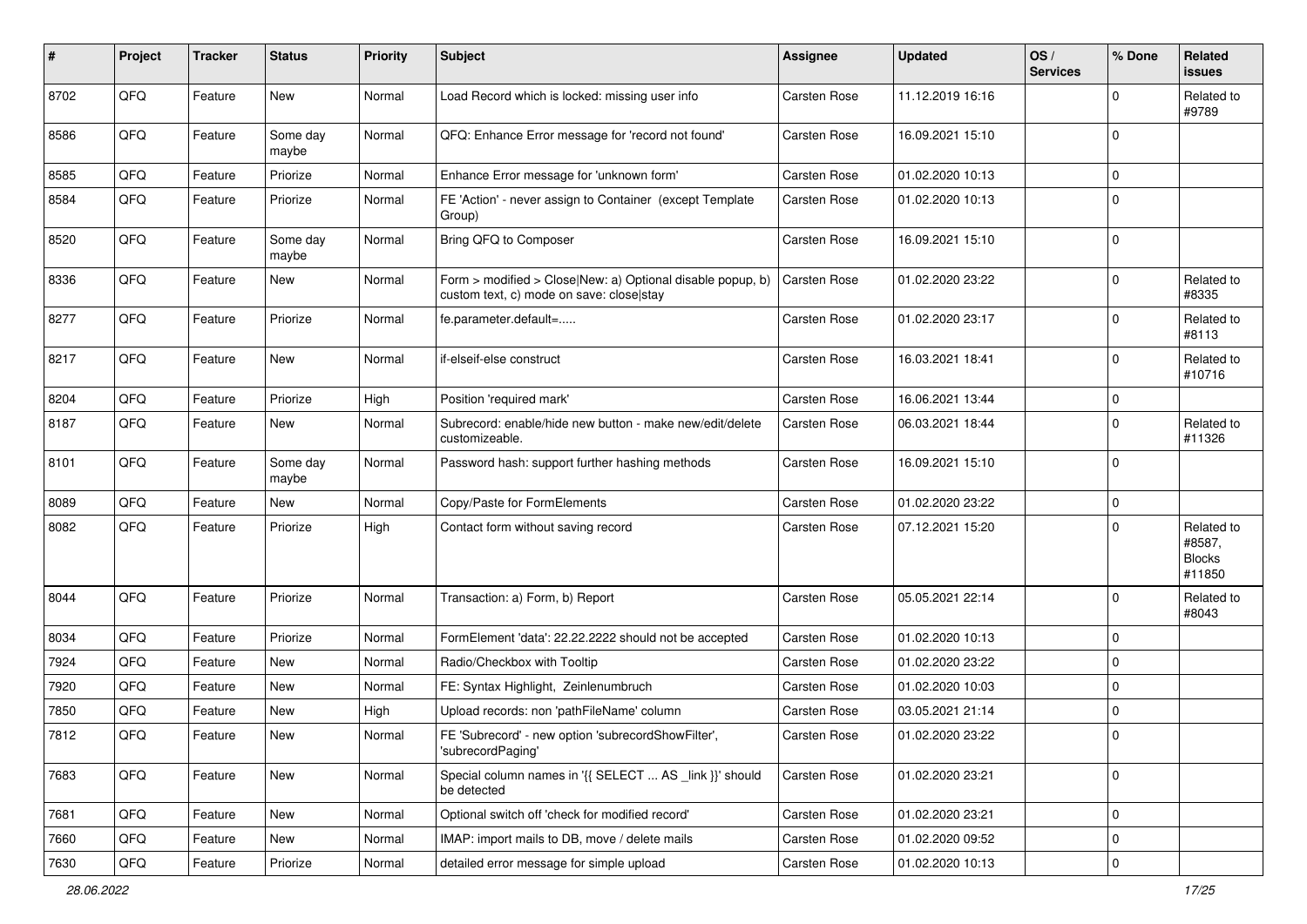| #    | Project | <b>Tracker</b> | <b>Status</b>     | <b>Priority</b> | <b>Subject</b>                                                                                                             | <b>Assignee</b>     | <b>Updated</b>   | OS/<br><b>Services</b> | % Done              | Related<br><b>issues</b>  |
|------|---------|----------------|-------------------|-----------------|----------------------------------------------------------------------------------------------------------------------------|---------------------|------------------|------------------------|---------------------|---------------------------|
| 7522 | QFQ     | Feature        | Priorize          | Normal          | Inserting default index.html to folder (Avoid Apache<br>Indexing)                                                          | Carsten Rose        | 01.02.2020 10:13 |                        | $\mathbf 0$         |                           |
| 7521 | QFQ     | Feature        | New               | Normal          | TemplateGroup: fe.type=upload                                                                                              | Carsten Rose        | 01.02.2020 23:21 |                        | $\mathbf 0$         | Related to<br>#9706       |
| 7520 | QFQ     | Feature        | <b>New</b>        | Normal          | QR Code:  AS _qr ( AS _link)                                                                                               | Carsten Rose        | 01.02.2020 23:22 |                        | $\mathbf 0$         |                           |
| 7519 | QFQ     | Feature        | <b>New</b>        | Normal          | Select: Multi                                                                                                              | Carsten Rose        | 01.02.2020 23:22 |                        | $\mathbf 0$         |                           |
| 7481 | QFQ     | Feature        | New               | Normal          | Detect 'BaseUrl' automatically                                                                                             | Carsten Rose        | 01.02.2020 23:21 |                        | $\mathbf 0$         |                           |
| 7480 | QFQ     | Feature        | New               | Normal          | Record History (Undo / Redo)                                                                                               | Carsten Rose        | 11.12.2019 16:16 |                        | $\mathbf 0$         | Related to<br>#2361       |
| 7453 | QFQ     | Feature        | Some day<br>maybe | Normal          | import / export forms QFQ                                                                                                  | Carsten Rose        | 16.09.2021 15:10 |                        | $\mathbf 0$         |                           |
| 7452 | QFQ     | Feature        | Some day<br>maybe | Normal          | automate deployment new QFQ version                                                                                        | Carsten Rose        | 16.09.2021 15:10 |                        | $\mathbf 0$         |                           |
| 7342 | QFQ     | Feature        | New               | Normal          | add content $=$ hide this                                                                                                  | Carsten Rose        | 01.02.2020 23:21 |                        | $\mathbf 0$         |                           |
| 7336 | QFQ     | Feature        | Some day<br>maybe | Normal          | PDF Upload: disallow PDFs with specific Meta information                                                                   | <b>Carsten Rose</b> | 11.12.2019 16:01 |                        | $\mathbf 0$         |                           |
| 7290 | QFQ     | Feature        | Priorize          | Normal          | FormEditor: title as textarea if LEN(title)>60                                                                             | Carsten Rose        | 01.02.2020 10:13 |                        | $\mathbf 0$         | Blocked by<br>#7682       |
| 7280 | QFQ     | Feature        | <b>New</b>        | Normal          | recently used table                                                                                                        | Carsten Rose        | 01.02.2020 23:21 |                        | $\mathbf 0$         |                           |
| 7239 | QFQ     | Feature        | <b>New</b>        | Normal          | TinyMCE: html tag whitelist                                                                                                | Carsten Rose        | 01.02.2020 23:21 |                        | $\mathbf 0$         | Related to<br>#14320      |
| 7217 | QFQ     | Feature        | Priorize          | Normal          | Download: notice User if `_sip=?` is missing                                                                               | Carsten Rose        | 01.02.2020 10:13 |                        | $\mathbf 0$         |                           |
| 7175 | QFQ     | Feature        | <b>New</b>        | Normal          | Upload: md5 hash as filename                                                                                               | Carsten Rose        | 01.02.2020 23:21 |                        | $\mathbf 0$         |                           |
| 7119 | QFQ     | Feature        | New               | Normal          | Upload: scaleDownWidth, scaleDownHeight                                                                                    | Carsten Rose        | 01.02.2020 23:21 |                        | $\mathbf 0$         |                           |
| 7109 | QFQ     | Feature        | New               | Normal          | Dynamic Updates: row/element hide                                                                                          | Carsten Rose        | 01.02.2020 23:22 |                        | $\mathbf 0$         | Has<br>duplicate<br>#4081 |
| 7107 | QFQ     | Feature        | Some day<br>maybe | Normal          | Showcase Registration Tool: Anmeldung / Administration :<br>Liste Anmeldungen / Emaileinaldung                             | Carsten Rose        | 11.12.2019 16:01 |                        | $\mathbf 0$         |                           |
| 7102 | QFQ     | Feature        | New               | Normal          | Comment sign in report: '#' and '--'                                                                                       | Carsten Rose        | 01.02.2020 23:21 |                        | $\mathbf 0$         |                           |
| 7099 | QFQ     | Feature        | <b>New</b>        | Normal          | Redesign FormEditor                                                                                                        | Carsten Rose        | 01.02.2020 23:21 |                        | $\mathbf 0$         |                           |
| 6998 | QFG     | Feature        | Priorize          | Normal          | Form: with debug=on show column information as tooltip of<br>column label                                                  | Carsten Rose        | 01.02.2020 10:13 |                        | $\mathsf 0$         |                           |
| 6855 | QFG     | Feature        | New               | Normal          | With {{feUser:U}}!={{feUser:T}}: Save / Delete: only possible<br>with {{feUserSave:U}}='yes' and '{{feUserDelete:U}}='yes' | Carsten Rose        | 01.02.2020 23:21 |                        | $\mathsf 0$         |                           |
| 6765 | QFQ     | Feature        | New               | Normal          | Moeglichkeit via QFQ eigene Logs zu schreiben                                                                              | Carsten Rose        | 01.02.2020 23:21 |                        | $\pmb{0}$           |                           |
| 6723 | QFQ     | Feature        | New               | Normal          | Report QFQ Installation and Version                                                                                        | Carsten Rose        | 12.06.2021 09:07 |                        | $\mathsf{O}\xspace$ |                           |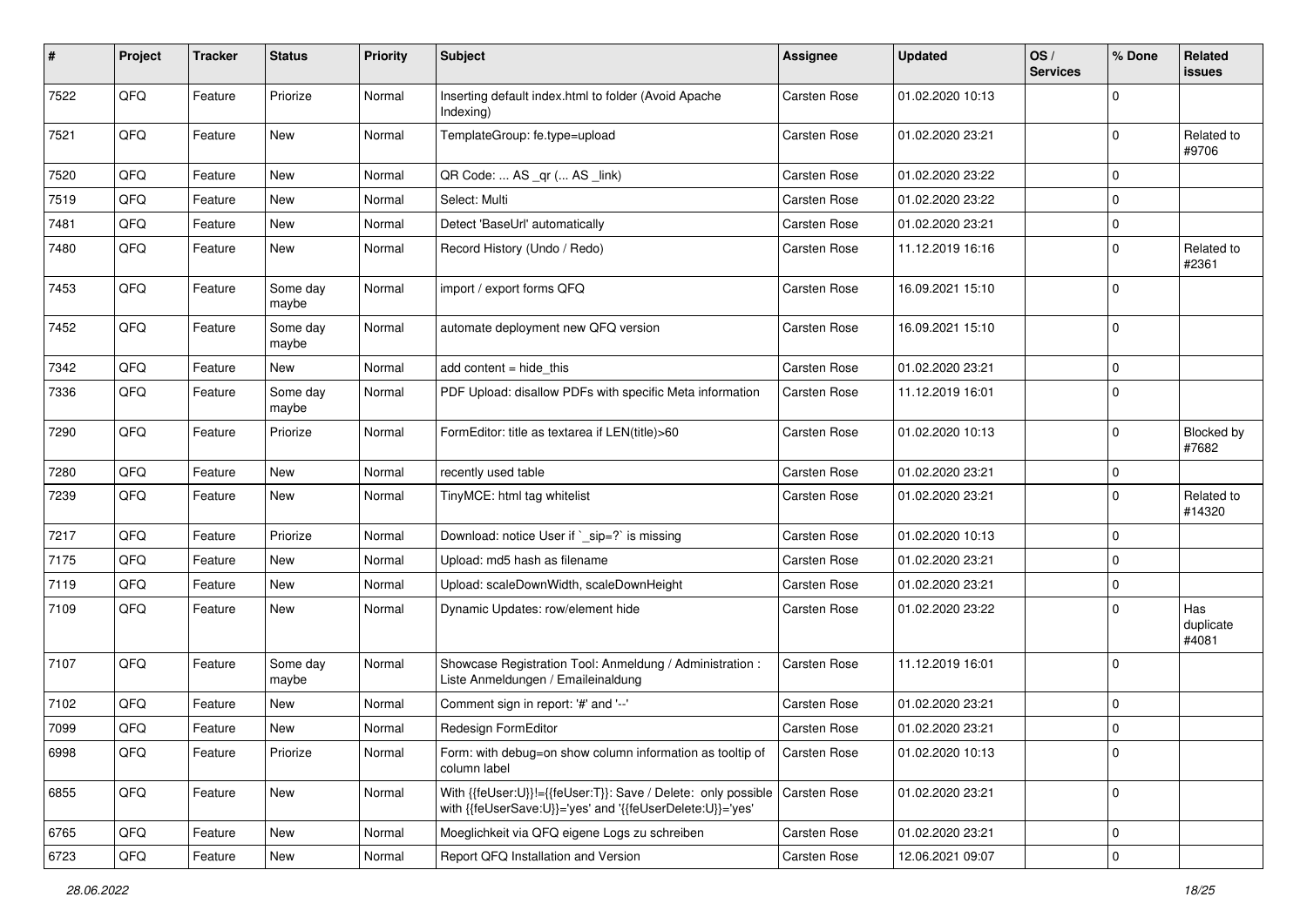| $\vert$ # | Project | <b>Tracker</b> | <b>Status</b>     | <b>Priority</b> | <b>Subject</b>                                                                                        | <b>Assignee</b>     | <b>Updated</b>   | OS/<br><b>Services</b> | % Done      | <b>Related</b><br><b>issues</b>             |
|-----------|---------|----------------|-------------------|-----------------|-------------------------------------------------------------------------------------------------------|---------------------|------------------|------------------------|-------------|---------------------------------------------|
| 6715      | QFQ     | Feature        | Some day<br>maybe | Normal          | Code-Refactoring: dbArray vereinheitlichen                                                            | Carsten Rose        | 11.12.2019 16:02 |                        | $\mathbf 0$ |                                             |
| 6602      | QFQ     | Feature        | New               | Normal          | Formlet: in Report auf Mausklick ein mini-form oeffnen                                                | Carsten Rose        | 11.12.2019 16:16 |                        | $\pmb{0}$   |                                             |
| 6594      | QFQ     | Feature        | <b>New</b>        | Normal          | Excel: on download, check if there is a valid sip                                                     | Carsten Rose        | 01.02.2020 23:21 |                        | $\pmb{0}$   |                                             |
| 6437      | QFQ     | Feature        | <b>New</b>        | Normal          | Neuer Mode Button bei FormElementen                                                                   | <b>Carsten Rose</b> | 01.02.2020 23:21 |                        | $\mathbf 0$ | Related to<br>#9668.<br>Blocked by<br>#9678 |
| 6292      | QFQ     | Feature        | <b>New</b>        | Normal          | Download: File speichern mit Hash aber original Filename in<br>der Datenbank vermerken fuer Downloads | <b>Carsten Rose</b> | 01.02.2020 23:21 |                        | $\mathbf 0$ |                                             |
| 6289      | QFQ     | Feature        | <b>New</b>        | Normal          | Form: Log                                                                                             | Carsten Rose        | 01.02.2020 23:21 |                        | $\mathbf 0$ |                                             |
| 6261      | QFQ     | Feature        | <b>New</b>        | Normal          | <b>Persistent SIP</b>                                                                                 | <b>Carsten Rose</b> | 12.06.2021 09:07 |                        | $\mathbf 0$ | Related to<br>#10819                        |
| 6250      | QFQ     | Feature        | In Progress       | Normal          | Enhance layout: a) Subrecord, b) Subrecord-Title                                                      | <b>Carsten Rose</b> | 01.02.2020 23:22 |                        | $\mathbf 0$ | Related to<br>#5391                         |
| 5983      | QFQ     | Feature        | Some day<br>maybe | Normal          | Form Submit (save & update): normalize date/-time FE                                                  | <b>Carsten Rose</b> | 01.02.2020 23:19 |                        | $\mathbf 0$ |                                             |
| 5942      | QFQ     | Feature        | Priorize          | Normal          | 'L' and 'type': append to links, generate via '_link' by using<br>'u:' .                              | Carsten Rose        | 01.02.2020 10:13 |                        | $\mathbf 0$ |                                             |
| 5894      | QFQ     | Feature        | Feedback          | Normal          | Typeahead in Report: show/hide rows dynamically                                                       | Carsten Rose        | 18.02.2022 08:50 |                        | $\mathbf 0$ | Related to<br>#5893,<br>Related to<br>#5885 |
| 5852      | QFQ     | Feature        | Some day<br>maybe | Normal          | Logging: mail.log / sql.log - im FE anzeigen und via AJAX<br>aktualisieren                            | Carsten Rose        | 01.02.2020 23:19 |                        | $\Omega$    | Related to<br>#5885                         |
| 5782      | QFQ     | Feature        | <b>New</b>        | Normal          | NextCloud API                                                                                         | Carsten Rose        | 01.02.2020 10:02 |                        | $\pmb{0}$   |                                             |
| 5715      | QFQ     | Feature        | <b>New</b>        | High            | PDF Caching                                                                                           | <b>Carsten Rose</b> | 03.05.2021 21:14 |                        | $\mathbf 0$ | Related to<br>#5851,<br>Related to<br>#6357 |
| 5695      | QFQ     | Feature        | In Progress       | Normal          | Multiform                                                                                             | Carsten Rose        | 02.01.2021 18:38 |                        | $\mathbf 0$ |                                             |
| 5665      | QFQ     | Feature        | Some day<br>maybe | Normal          | Versuch das '{{!' nicht mehr noetig ist.                                                              | Carsten Rose        | 01.02.2020 23:20 |                        | $\mathbf 0$ | Related to<br>#7432,<br>Related to<br>#7434 |
| 5579      | QFQ     | Feature        | Some day<br>maybe | Normal          | Enhance Doc / Presentation: variable type 'link column type'                                          | <b>Carsten Rose</b> | 01.02.2020 23:19 |                        | $\mathbf 0$ |                                             |
| 5548      | QFQ     | Feature        | Some day<br>maybe | Normal          | 801 Textfiles/Scriptfiles als Thumbnail                                                               | <b>Carsten Rose</b> | 07.03.2022 16:26 |                        | $\mathbf 0$ |                                             |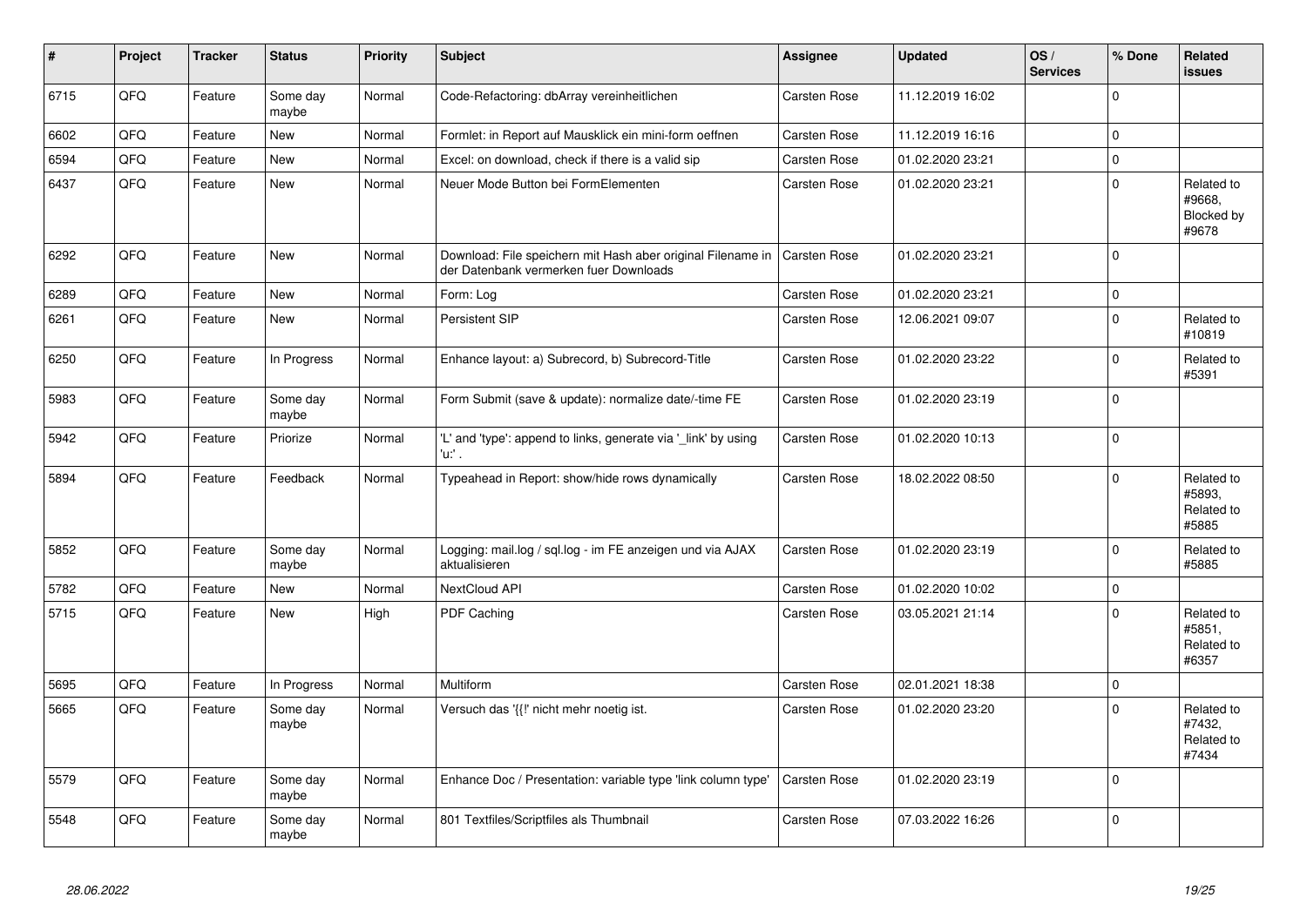| #    | Project | <b>Tracker</b> | <b>Status</b>     | <b>Priority</b> | <b>Subject</b>                                                                                                          | <b>Assignee</b>     | <b>Updated</b>   | OS/<br><b>Services</b> | % Done      | Related<br><b>issues</b> |
|------|---------|----------------|-------------------|-----------------|-------------------------------------------------------------------------------------------------------------------------|---------------------|------------------|------------------------|-------------|--------------------------|
| 5480 | QFQ     | Feature        | Some day<br>maybe | Normal          | QFQ: Dokumentation mit Screenshots versehen                                                                             | <b>Carsten Rose</b> | 01.02.2020 23:20 |                        | $\mathbf 0$ | Related to<br>#9879      |
| 5428 | QFQ     | Feature        | Some day<br>maybe | Normal          | secure thumbnail: late render on access.                                                                                | Carsten Rose        | 01.02.2020 23:20 |                        | $\mathbf 0$ |                          |
| 5345 | QFQ     | Feature        | New               | Normal          | Report: UPDATE / INSERT / DELETE statements should<br>trigger subqueries, depending on the result.                      | Carsten Rose        | 27.05.2020 16:11 |                        | $\mathbf 0$ |                          |
| 5132 | QFQ     | Feature        | Some day<br>maybe | Normal          | Error Message sendmail missing attachment: more details                                                                 | <b>Carsten Rose</b> | 01.02.2020 23:19 |                        | $\Omega$    |                          |
| 5131 | QFQ     | Feature        | New               | Normal          | Activate Spin Gear ('wait/busy' indicator) via LINK attribute                                                           | Carsten Rose        | 01.02.2020 23:21 |                        | $\mathbf 0$ |                          |
| 4956 | QFQ     | Feature        | Some day<br>maybe | Normal          | Sendmail: Benutzerdefinierte Headers                                                                                    | Carsten Rose        | 11.12.2019 16:02 |                        | $\mathbf 0$ |                          |
| 4872 | QFQ     | Feature        | Some day<br>maybe | Normal          | Fields of Typo3 page available in STORE_TYPO3                                                                           | Carsten Rose        | 01.02.2020 23:19 |                        | $\Omega$    |                          |
| 4869 | QFQ     | Feature        | Some day<br>maybe | Normal          | Dynamic Update (show, hide, readonly?, required?) for<br><b>Template Group Elements</b>                                 | Carsten Rose        | 01.02.2020 23:19 |                        | $\mathbf 0$ | Related to<br>#4865      |
| 4839 | QFQ     | Feature        | Some day<br>maybe | Normal          | gfg-handle in <head> Abschnitt</head>                                                                                   | Carsten Rose        | 11.12.2019 16:02 |                        | $\Omega$    |                          |
| 4757 | QFQ     | Feature        | Some day<br>maybe | Normal          | Test subrecord: download links ok? Links ok?                                                                            | Carsten Rose        | 01.02.2020 23:20 |                        | $\mathbf 0$ |                          |
| 4652 | QFQ     | Feature        | Some day<br>maybe | Normal          | UZH CD: Weiterleitung auf benutzerdefinierte 403/404 Seite                                                              | <b>Carsten Rose</b> | 01.02.2020 23:20 |                        | $\mathbf 0$ |                          |
| 4650 | QFQ     | Feature        | Some day<br>maybe | Normal          | Convert html to doc/rtf                                                                                                 | Carsten Rose        | 01.02.2020 23:20 |                        | $\Omega$    | Related to<br>#10704     |
| 4606 | QFQ     | Feature        | Some day<br>maybe | Normal          | link: qualifier to render bootstrap button                                                                              | Carsten Rose        | 01.02.2020 23:19 |                        | $\mathbf 0$ |                          |
| 4413 | QFQ     | Feature        | <b>New</b>        | Normal          | fieldset: show/hidden, modeSgl, dynamicUpdate                                                                           | Carsten Rose        | 09.02.2022 15:19 |                        | $\mathsf 0$ |                          |
| 4365 | QFQ     | Feature        | Some day<br>maybe | Normal          | Multi Language: new way of config                                                                                       | Carsten Rose        | 01.02.2020 23:20 |                        | $\Omega$    |                          |
| 4349 | QFQ     | Feature        | Some day<br>maybe | Normal          | link download: downloaded external URL to<br>deliver/concatenate - check mimetipe and handle it correctly               | Carsten Rose        | 11.12.2019 16:02 |                        | $\mathsf 0$ |                          |
| 4343 | QFQ     | Feature        | Some day<br>maybe | Normal          | Link: Classifier to add 'attributes'                                                                                    | Carsten Rose        | 01.02.2020 23:20 |                        | $\mathbf 0$ | Related to<br>#14077     |
| 4330 | QFQ     | Feature        | Some day<br>maybe | Normal          | Error Message: report missing {{ / }} in sqlUpdate, sqlInsert,<br>sqlDelete, sqlAfter, sqlBefore in FE action elements. | Carsten Rose        | 01.02.2020 23:20 |                        | $\Omega$    |                          |
| 4259 | QFQ     | Feature        | Some day<br>maybe | Normal          | Instant trigger a cron job                                                                                              | Carsten Rose        | 11.12.2019 16:03 |                        | $\Omega$    |                          |
| 4258 | QFQ     | Feature        | Some day<br>maybe | High            | <b>System Defaults: Forms</b>                                                                                           | Carsten Rose        | 03.05.2021 21:14 |                        | $\mathbf 0$ |                          |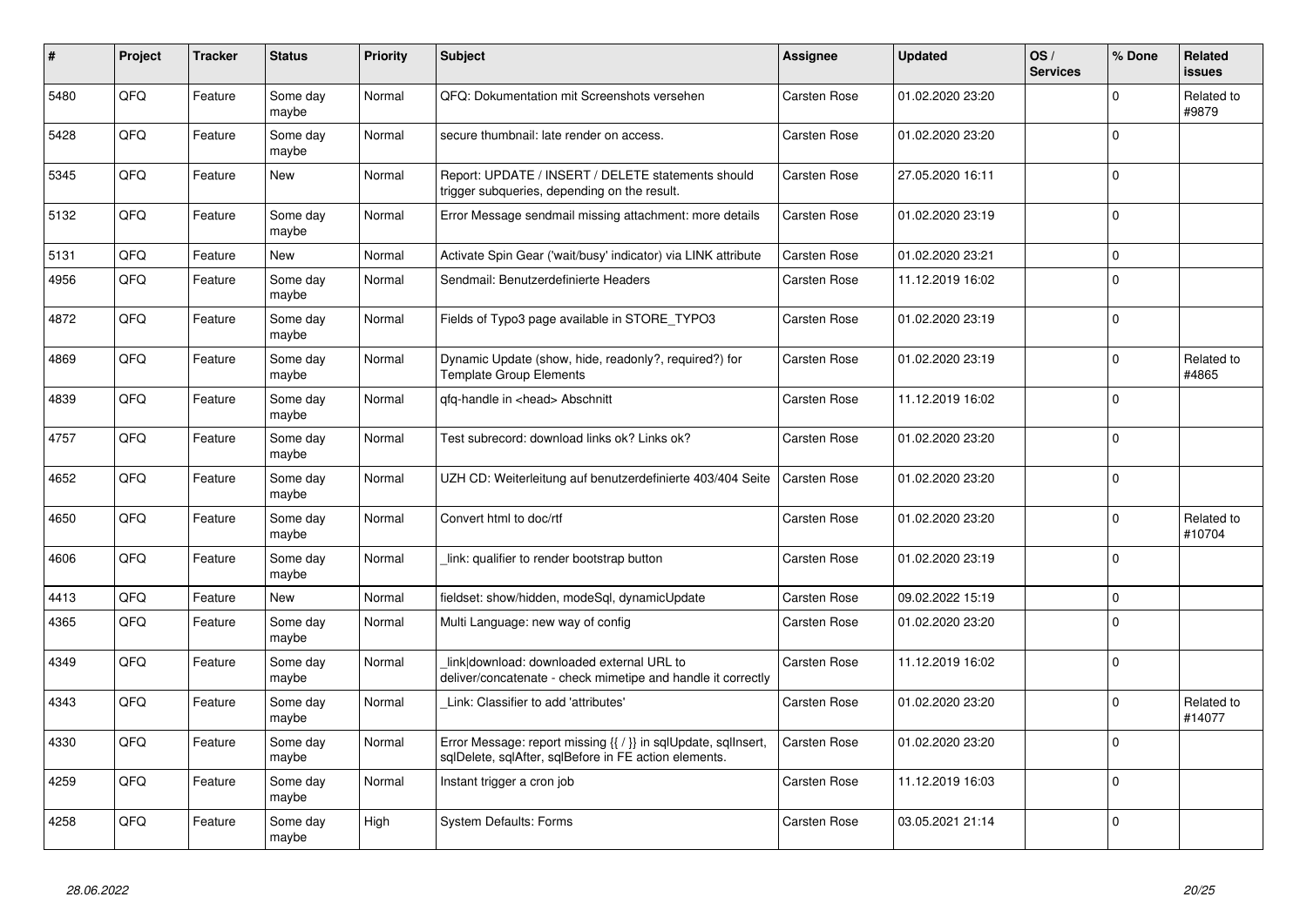| #    | Project | <b>Tracker</b> | <b>Status</b>     | <b>Priority</b> | <b>Subject</b>                                                                                                                      | Assignee     | <b>Updated</b>   | OS/<br><b>Services</b> | % Done      | Related<br><b>issues</b>                    |
|------|---------|----------------|-------------------|-----------------|-------------------------------------------------------------------------------------------------------------------------------------|--------------|------------------|------------------------|-------------|---------------------------------------------|
| 4250 | QFQ     | Feature        | <b>New</b>        | Normal          | AutoCron in QFQ via PHP                                                                                                             | Carsten Rose | 01.02.2020 23:21 |                        | $\Omega$    | Related to<br>#3292,<br>Related to<br>#3291 |
| 4197 | QFQ     | Feature        | Some day<br>maybe | Normal          | Unit Test fuer JSON Stream von QuickFormQuery.php ><br>doForm()                                                                     | Carsten Rose | 11.12.2019 16:03 |                        | $\mathbf 0$ |                                             |
| 4082 | QFQ     | Feature        | <b>New</b>        | Normal          | Dynamic Update: modeSql - useful default                                                                                            | Carsten Rose | 01.02.2020 23:22 |                        | $\mathbf 0$ |                                             |
| 4050 | QFQ     | Feature        | <b>New</b>        | Normal          | sql.log: 1) FormElement ID which causes a specific action.<br>2) Result in the same row.                                            | Carsten Rose | 15.04.2020 11:35 |                        | $\mathbf 0$ | Related to<br>#5458                         |
| 4026 | QFQ     | Feature        | Some day<br>maybe | Normal          | sglLog.sgl: log number of FE.id                                                                                                     | Carsten Rose | 11.12.2019 16:03 |                        | $\Omega$    | Related to<br>#5458                         |
| 4023 | QFQ     | Feature        | <b>New</b>        | Normal          | prepared statements - FE action: salveld, sqllnsert,<br>sqlUpdate, sqlDelete, sqlBefore, sqlAfter                                   | Carsten Rose | 11.12.2019 16:15 |                        | $\mathbf 0$ |                                             |
| 4018 | QFQ     | Feature        | Some day<br>maybe | Normal          | typeahead: solve problem with potential long query<br>parameter                                                                     | Carsten Rose | 11.12.2019 16:03 |                        | $\mathbf 0$ |                                             |
| 3991 | QFQ     | Feature        | Some day<br>maybe | Normal          | report: Columnname ' skipWrap' skips 'fbeg', 'fend'                                                                                 | Carsten Rose | 11.12.2019 16:03 |                        | $\mathbf 0$ |                                             |
| 3990 | QFQ     | Feature        | Some day<br>maybe | High            | custom class definition: add space automatically                                                                                    | Carsten Rose | 03.05.2021 21:14 |                        | $\Omega$    |                                             |
| 3967 | QFQ     | Feature        | Some day<br>maybe | High            | Report: Checkbox, Radio, Dropdown, Input welches ohne<br>Submit funktioniert - 'Inline-Form'                                        | Carsten Rose | 03.05.2021 21:14 |                        | $\Omega$    |                                             |
| 3947 | QFQ     | Feature        | Some day<br>maybe | Normal          | Attack detectect: logout current user                                                                                               | Carsten Rose | 11.12.2019 16:03 |                        | $\Omega$    | Related to<br>#5458.<br>Related to<br>#6299 |
| 3942 | QFQ     | Feature        | Some day<br>maybe | Normal          | Action Elemente: neu generierte IDs via FE weitergeben                                                                              | Carsten Rose | 11.12.2019 16:03 |                        | $\mathbf 0$ | Related to<br>#3941                         |
| 3941 | QFQ     | Feature        | Some day<br>maybe | Normal          | sqlAfter: es sollten mehrere moeglich sein                                                                                          | Carsten Rose | 11.12.2019 16:03 |                        | $\mathbf 0$ | Related to<br>#3942                         |
| 3905 | QFQ     | Feature        | Some day<br>maybe | Normal          | Documentation: Best Practice anhand eines Online<br>Bewerbungstools                                                                 | Carsten Rose | 11.12.2019 16:03 |                        | $\mathbf 0$ |                                             |
| 3900 | QFQ     | Feature        | Some day<br>maybe | Normal          | Extend documentation of 'Copy / Paste'                                                                                              | Carsten Rose | 11.12.2019 16:03 |                        | $\Omega$    | Related to<br>#3899                         |
| 3877 | QFQ     | Feature        | Some day<br>maybe | Normal          | FormEditor: die Felder die aktuell nicht gebraucht werden<br>nur auf readonly/disabled setzen (nicht ausblenden > das<br>irritiert. | Carsten Rose | 11.12.2019 16:03 |                        | $\mathbf 0$ |                                             |
| 3867 | QFQ     | Feature        | Priorize          | Normal          | Readonly Formular: Template Groups add/delete<br>ausbeldnen                                                                         | Carsten Rose | 05.05.2021 22:12 |                        | $\mathbf 0$ |                                             |
| 3864 | QFQ     | Feature        | <b>New</b>        | Normal          | Encrypt / decrypt field                                                                                                             | Carsten Rose | 08.03.2021 18:08 |                        | $\mathbf 0$ |                                             |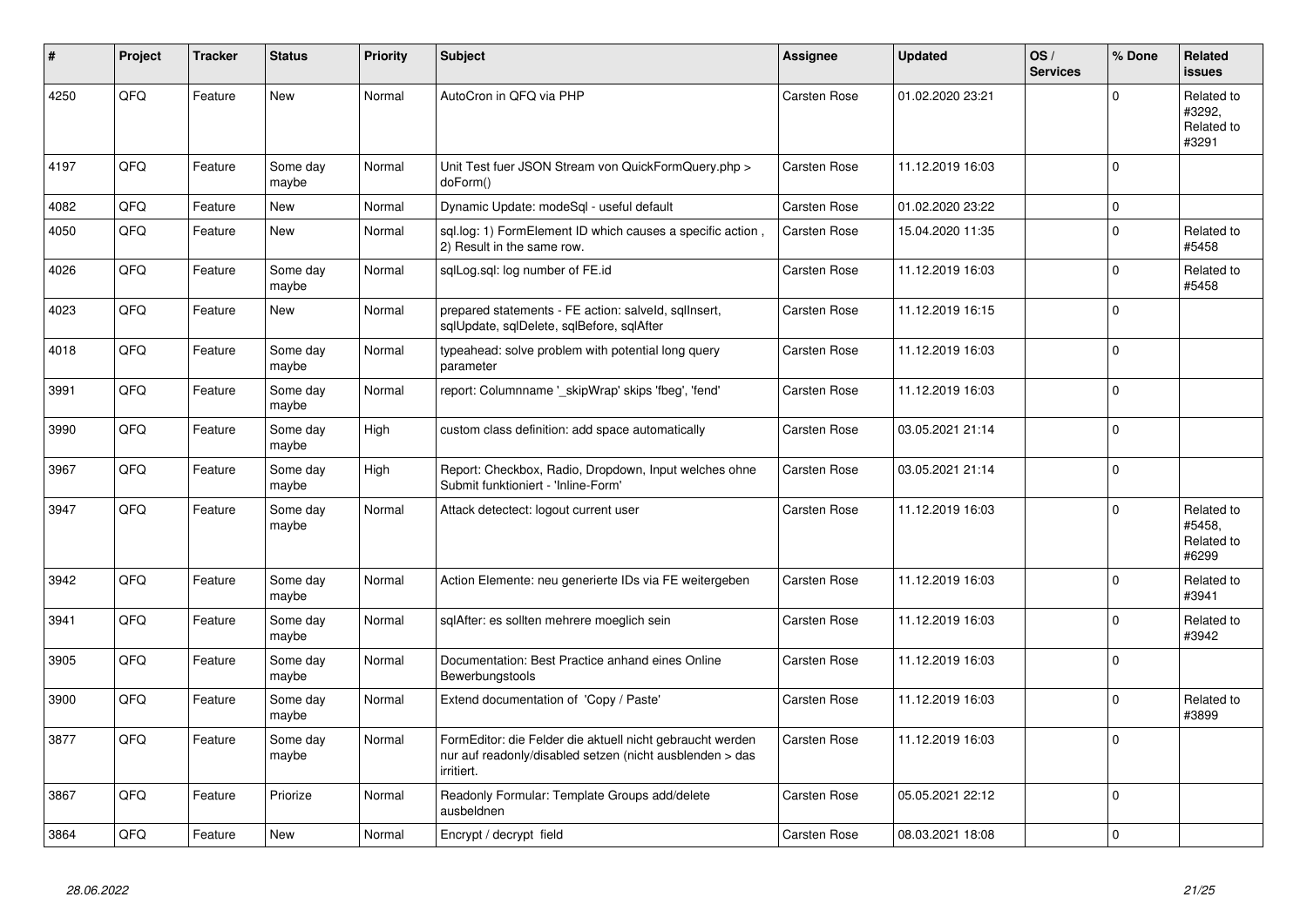| #    | Project | <b>Tracker</b> | <b>Status</b>     | <b>Priority</b> | <b>Subject</b>                                                                                                                               | <b>Assignee</b>     | <b>Updated</b>   | OS/<br><b>Services</b> | % Done      | Related<br>issues                           |
|------|---------|----------------|-------------------|-----------------|----------------------------------------------------------------------------------------------------------------------------------------------|---------------------|------------------|------------------------|-------------|---------------------------------------------|
| 3848 | QFQ     | Feature        | Some day<br>maybe | High            | Antivirus check fuer Upload files in qfq?                                                                                                    | <b>Carsten Rose</b> | 03.05.2021 21:14 |                        | $\mathbf 0$ | Related to<br>#4131                         |
| 3727 | QFQ     | Feature        | New               | High            | Security: Session Hijacking erschweren                                                                                                       | Carsten Rose        | 03.05.2021 21:14 |                        | 0           |                                             |
| 3708 | QFQ     | Feature        | Some day<br>maybe | Normal          | Form: input - 'specialchars', 'none'  gewisse tags<br>erlauben, andere verbieten                                                             | Carsten Rose        | 11.12.2019 16:02 |                        | $\Omega$    | Related to<br>#14320                        |
| 3677 | QFQ     | Feature        | Some day<br>maybe | Normal          | wkhtmltopdf: FE User access prohibited, if client IP changes<br>\$TYPO3_CONF_VARS[FE][lockIP]                                                | Carsten Rose        | 11.12.2019 16:02 |                        | $\mathbf 0$ |                                             |
| 3666 | QFQ     | Feature        | Some day<br>maybe | Normal          | a) Performance Messung: mysql_real_escape_string() im<br>Vergleich zu str_replace(), b) doppeltes Aufrufen von<br>mysql_real_escape_string() | Carsten Rose        | 11.12.2019 16:02 |                        | $\mathbf 0$ |                                             |
| 3537 | QFQ     | Feature        | Some day<br>maybe | Low             | SHOW COLUMNS FROM tableName - Extend '{{!'<br>definition                                                                                     | Carsten Rose        | 11.12.2019 16:02 |                        | $\Omega$    |                                             |
| 3504 | QFQ     | Feature        | New               | Normal          | Logging: welche Action FEs werden wann wie ausgefuehrt                                                                                       | <b>Carsten Rose</b> | 01.02.2020 23:21 |                        | $\mathbf 0$ | Related to<br>#5458,<br>Related to<br>#4092 |
| 3458 | QFQ     | Feature        | Some day<br>maybe | Normal          | Display 'Edit Form Element'-Checkbox on form: should<br>depend on FE Group                                                                   | Carsten Rose        | 11.12.2019 16:02 |                        | $\mathbf 0$ | Related to<br>#3447                         |
| 3457 | QFQ     | Feature        | Some day<br>maybe | Normal          | LDAP: concat multi values to one single entry                                                                                                | Carsten Rose        | 11.12.2019 16:02 |                        | $\mathbf 0$ |                                             |
| 3432 | QFQ     | Feature        | <b>New</b>        | Normal          | subrecord: dynamicUpdate                                                                                                                     | Carsten Rose        | 11.06.2020 21:10 |                        | $\mathbf 0$ | Related to<br>#5691                         |
| 3385 | QFQ     | Feature        | Some day<br>maybe | Normal          | templateGroup: insert/update/delete non primary records                                                                                      | <b>Carsten Rose</b> | 11.12.2019 16:02 |                        | $\mathbf 0$ |                                             |
| 3350 | QFQ     | Feature        | Some day<br>maybe | Normal          | FormEditor: Hilfetext hinter 'checktype'                                                                                                     | Carsten Rose        | 11.12.2019 16:02 |                        | $\mathbf 0$ |                                             |
| 3332 | QFQ     | Feature        | Some day<br>maybe | Normal          | Uploads: Thumbnails, Details zum hochgeladenen File                                                                                          | <b>Carsten Rose</b> | 11.12.2019 16:02 |                        | $\Omega$    | Related to<br>#3264,<br>Related to<br>#5333 |
| 3331 | QFQ     | Feature        | Some day<br>maybe | Normal          | Default Tooltip fuer _page? Links: mit Form und Record ID                                                                                    | Carsten Rose        | 11.12.2019 16:02 |                        | $\mathbf 0$ |                                             |
| 3291 | QFQ     | Feature        | Some day<br>maybe | Normal          | AutoCron websiteToken                                                                                                                        | Carsten Rose        | 11.12.2019 16:02 |                        | $\mathbf 0$ | Related to<br>#4250                         |
| 3285 | QFG     | Feature        | Some day<br>maybe | Normal          | Zeichenlimit pro Feld: textarea / editor                                                                                                     | Carsten Rose        | 11.12.2019 16:02 |                        | $\mathbf 0$ |                                             |
| 3273 | QFQ     | Feature        | Some day<br>maybe | Low             | Dirty Flag in Form                                                                                                                           | Carsten Rose        | 11.12.2019 16:02 |                        | $\pmb{0}$   |                                             |
| 3267 | QFQ     | Feature        | Some day<br>maybe | Normal          | 2 Forms auf einer Seite: real + Read only                                                                                                    | Carsten Rose        | 11.12.2019 16:03 |                        | $\pmb{0}$   |                                             |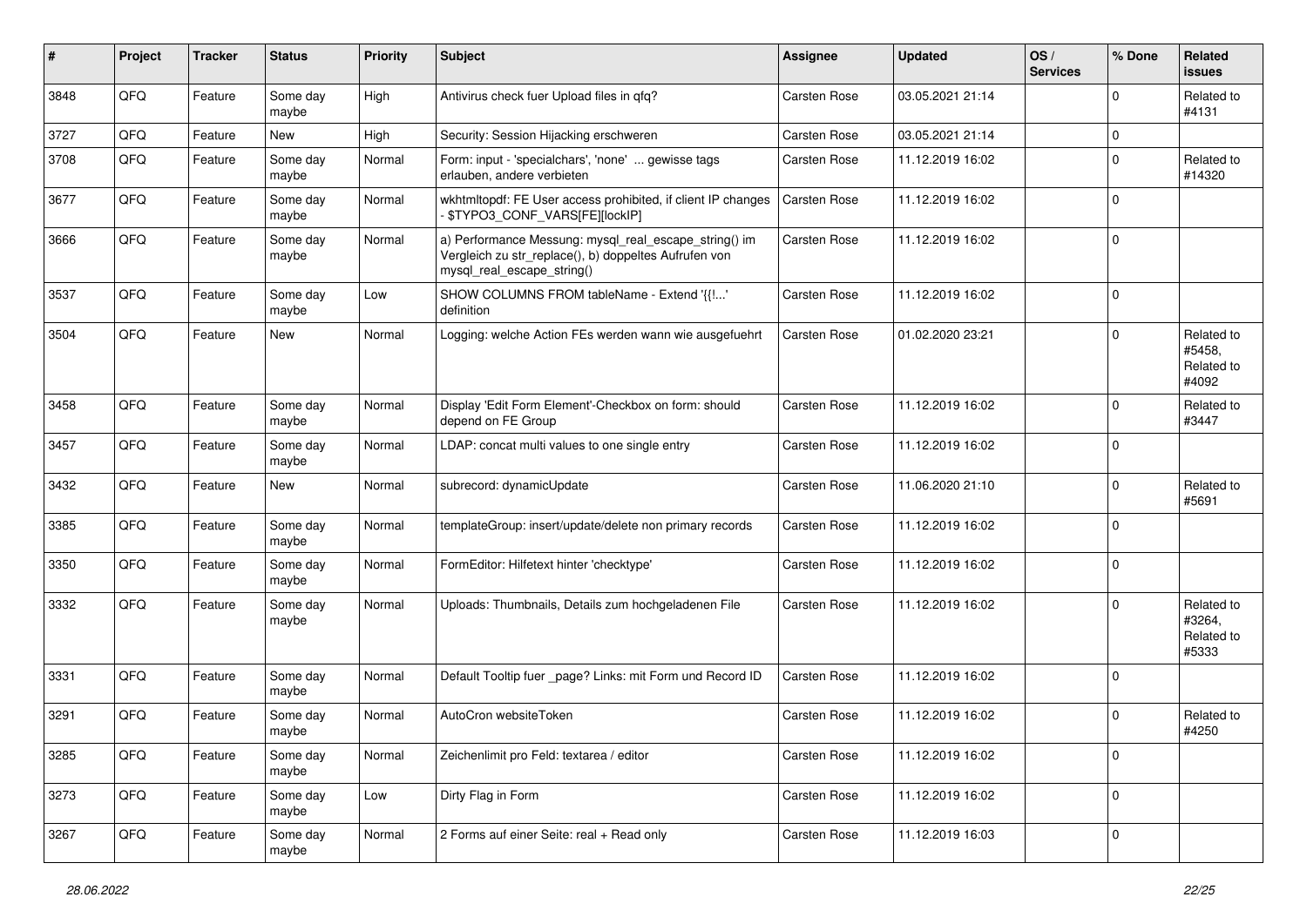| #     | Project | <b>Tracker</b> | <b>Status</b>     | <b>Priority</b> | <b>Subject</b>                                                                                                     | <b>Assignee</b> | <b>Updated</b>   | OS/<br><b>Services</b> | % Done      | Related<br>issues                                                      |
|-------|---------|----------------|-------------------|-----------------|--------------------------------------------------------------------------------------------------------------------|-----------------|------------------|------------------------|-------------|------------------------------------------------------------------------|
| 3216  | QFQ     | Feature        | Some day<br>maybe | Normal          | dynamic update für checkbox label2                                                                                 | Carsten Rose    | 11.12.2019 16:03 |                        | $\Omega$    | Related to<br>#2081                                                    |
| 2995  | QFQ     | Feature        | Some day<br>maybe | Normal          | Dropdown JQuery Plugin: 'chosen' - Moeglichkeit um Select<br>Listen mehr Funktion zu geben. Kein Bootstrap noetig. | Carsten Rose    | 11.12.2019 16:03 |                        | $\Omega$    |                                                                        |
| 2361  | QFQ     | Feature        | New               | Normal          | Logging wer/wann/wo welches Formular aufgerufen hat                                                                | Carsten Rose    | 11.12.2019 16:15 |                        | $\Omega$    | Related to<br>#4432,<br>Related to<br>#7480                            |
| 2084  | QFQ     | Feature        | Some day<br>maybe | Normal          | Mailto mit encryption: Subrecord                                                                                   | Carsten Rose    | 11.12.2019 16:03 |                        | $\mathbf 0$ | Related to<br>#2082                                                    |
| 1946  | QFQ     | Feature        | Some day<br>maybe | Normal          | Kontrolle ob der ReadOnly Modus bei den<br>Formularelementen korrekt implementiert ist                             | Carsten Rose    | 11.12.2019 16:03 |                        | $\Omega$    |                                                                        |
| 1635  | QFQ     | Feature        | Some day<br>maybe | Normal          | QFQ Extension content record: weitere Optionen<br>einblenden.                                                      | Carsten Rose    | 11.12.2019 16:03 |                        | $\mathbf 0$ |                                                                        |
| 8522  | QFQ     | Feature        | Some day<br>maybe | Normal          | build QFQ - npm warnings                                                                                           | Benjamin Baer   | 01.02.2020 23:19 |                        | 50          |                                                                        |
| 12556 | QFQ     | Feature        | <b>New</b>        | Normal          | Pills Title: colored = static or dynamic on allrequiredgiven                                                       | Benjamin Baer   | 19.03.2022 17:49 |                        | $\pmb{0}$   |                                                                        |
| 12490 | QFQ     | Feature        | New               | Normal          | Loading Plugins in QFQ - see what tinymce does. (lazy<br>loading)                                                  | Benjamin Baer   | 08.06.2022 10:37 |                        | $\mathbf 0$ | Related to<br>#12611,<br>Related to<br>#10013.<br>Related to<br>#7732  |
| 12476 | QFQ     | Feature        | New               | Normal          | clearMe: a) should trigger 'dirty', b) sticky on textarea resize                                                   | Benjamin Baer   | 04.01.2022 08:40 |                        | $\Omega$    | Related to<br>#9528                                                    |
| 10003 | QFQ     | Feature        | Priorize          | Normal          | fieldset: stronger visualize group                                                                                 | Benjamin Baer   | 12.02.2020 08:13 |                        | $\mathbf 0$ |                                                                        |
| 9548  | QFQ     | Feature        | Feedback          | High            | FormElement: Pattern mismatch - optional report only on<br>focus lost                                              | Benjamin Baer   | 03.05.2021 21:14 |                        | $\Omega$    |                                                                        |
| 9135  | QFQ     | Feature        | Priorize          | Normal          | Progress Bar generic / replace old hourglass download<br>popup                                                     | Benjamin Baer   | 03.01.2022 07:43 |                        | $\Omega$    |                                                                        |
| 9130  | QFQ     | Feature        | Some day<br>maybe | Normal          | tablesorter: Automatic Row numbering / Zeilenummer                                                                 | Benjamin Baer   | 01.02.2020 23:22 |                        | $\mathbf 0$ |                                                                        |
| 7965  | QFQ     | Feature        | Priorize          | Normal          | Input type 'text' with visual format - currency                                                                    | Benjamin Baer   | 03.01.2022 07:45 |                        | $\mathbf 0$ |                                                                        |
| 7732  | QFQ     | Feature        | Some day<br>maybe | Normal          | Javascript: Lazy Loading der add on libs                                                                           | Benjamin Baer   | 08.06.2022 10:38 |                        | $\pmb{0}$   | Related to<br>#12611,<br>Related to<br>#12490,<br>Related to<br>#10013 |
| 7730  | QFQ     | Feature        | Priorize          | Normal          | SELECT Box: title in between                                                                                       | Benjamin Baer   | 01.02.2020 23:22 |                        | $\mathbf 0$ |                                                                        |
| 7602  | QFQ     | Feature        | ToDo              | High            | Multi Select: with checkboxes                                                                                      | Benjamin Baer   | 22.03.2022 09:07 |                        | $\pmb{0}$   |                                                                        |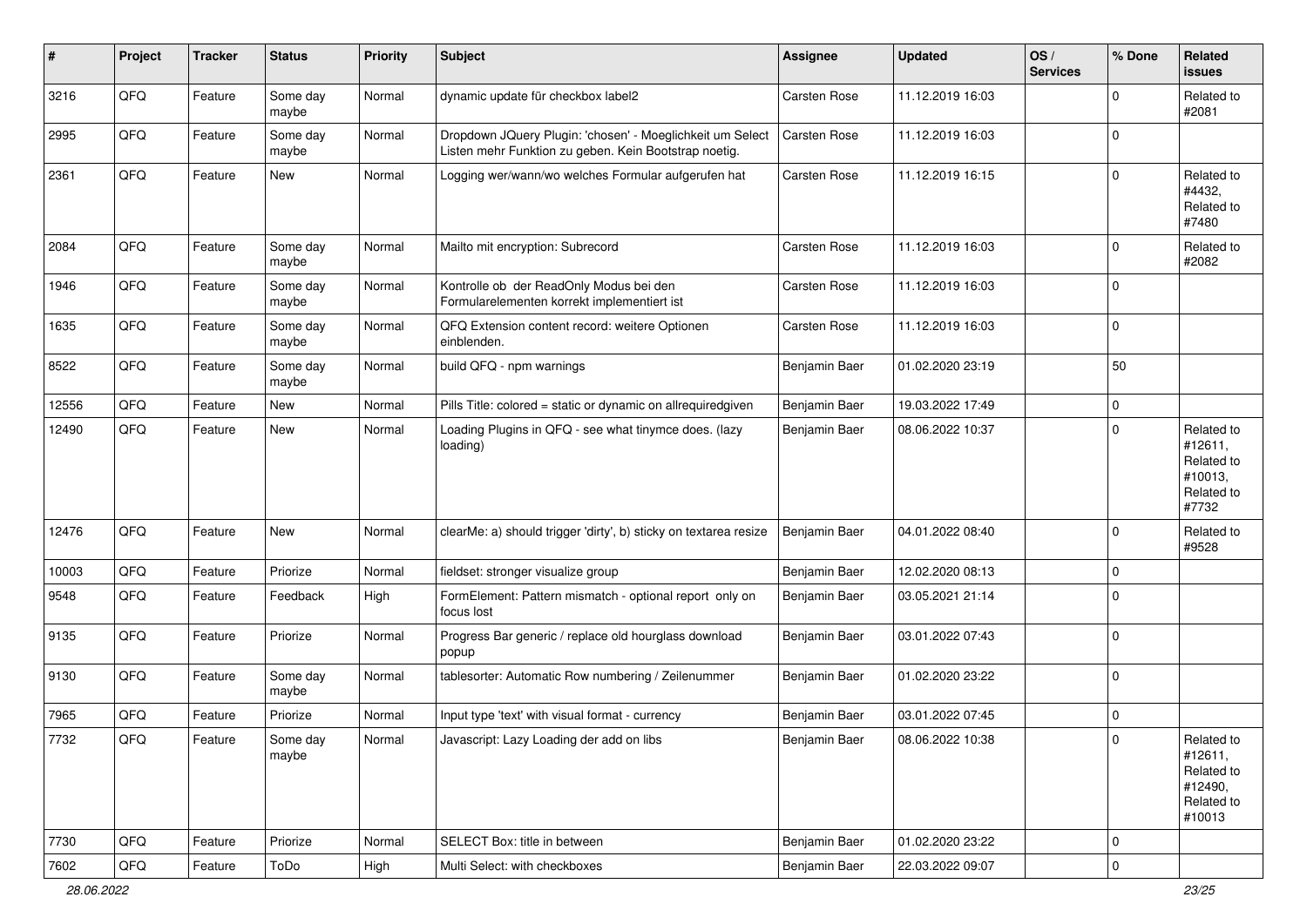| #     | Project | <b>Tracker</b> | <b>Status</b>     | <b>Priority</b> | <b>Subject</b>                                                                | <b>Assignee</b> | <b>Updated</b>   | OS/<br><b>Services</b> | % Done      | <b>Related</b><br>issues |
|-------|---------|----------------|-------------------|-----------------|-------------------------------------------------------------------------------|-----------------|------------------|------------------------|-------------|--------------------------|
| 6972  | QFQ     | Feature        | Some day<br>maybe | Normal          | Fabric Clipboard / cross browser tab                                          | Benjamin Baer   | 01.02.2020 23:21 |                        | $\mathbf 0$ |                          |
| 6970  | QFQ     | Feature        | Some day<br>maybe | Normal          | tablesorter: default fuer 'sortReset' aendern von 'Ctrl' zu 'Alt'             | Benjamin Baer   | 01.02.2020 23:21 |                        | $\mathbf 0$ |                          |
| 6870  | QFQ     | Feature        | Priorize          | Normal          | Click on '_link' triggers an API call                                         | Benjamin Baer   | 03.01.2022 08:25 |                        | $\mathbf 0$ |                          |
| 6801  | QFQ     | Feature        | Priorize          | Normal          | Fabric: Maximize / Fulllscreen                                                | Benjamin Baer   | 21.03.2022 09:56 |                        | $\mathbf 0$ |                          |
| 6224  | QFQ     | Feature        | Priorize          | Normal          | Dynamic update: fade in/out fields                                            | Benjamin Baer   | 21.03.2022 09:50 |                        | $\Omega$    |                          |
| 5562  | QFQ     | Feature        | Priorize          | Normal          | Drag'n'Drop fuer Uploads                                                      | Benjamin Baer   | 21.03.2022 09:52 |                        | $\Omega$    | Related to<br>#9706      |
| 5389  | QFQ     | Feature        | Some day<br>maybe | Normal          | QFQ Design: Multline label / note                                             | Benjamin Baer   | 01.02.2020 23:19 |                        | $\mathbf 0$ |                          |
| 5366  | QFQ     | Feature        | Priorize          | Normal          | Saving with keyboard shortcuts                                                | Benjamin Baer   | 21.03.2022 09:47 |                        | $\mathbf 0$ |                          |
| 5024  | QFQ     | Feature        | Some day<br>maybe | Normal          | Fabric: Generate PDF with edits                                               | Benjamin Baer   | 01.02.2020 23:20 |                        | $\mathbf 0$ | Related to<br>#10704     |
| 4420  | QFQ     | Feature        | Some day<br>maybe | Normal          | Client: Local Storage - store the changes of a form, local in<br>the browser. | Benjamin Baer   | 11.12.2019 16:02 |                        | $\Omega$    |                          |
| 3692  | QFQ     | Feature        | Some day<br>maybe | Normal          | QFQ Webseite                                                                  | Benjamin Baer   | 11.12.2019 16:02 |                        | $\mathbf 0$ | Related to<br>#5033      |
| 3415  | QFQ     | Feature        | Some day<br>maybe | Normal          | FE Login Box Templatefile                                                     | Benjamin Baer   | 11.12.2019 16:02 |                        | $\Omega$    |                          |
| 14185 | QFQ     | Feature        | <b>New</b>        | Normal          | External/Autocron.php - better suitable directory                             | Support: System | 28.05.2022 11:03 |                        | $\mathbf 0$ |                          |
| 1623  | QFQ     | Feature        | Some day<br>maybe | Normal          | RealURL                                                                       |                 | 11.12.2019 16:03 |                        | 30          |                          |
| 12156 | QFQ     | Feature        | New               | Normal          | Form: Optional disable 'leave page'                                           |                 | 03.05.2021 20:45 |                        | $\mathbf 0$ |                          |
| 12135 | QFQ     | Feature        | New               | Normal          | Subrecord: Notiz                                                              |                 | 24.04.2021 16:58 |                        | $\mathbf 0$ |                          |
| 12039 | QFQ     | Feature        | <b>New</b>        | Normal          | Missing htmlSpecialChar() in pre processing on form submit                    |                 | 18.02.2021 00:09 |                        | $\Omega$    | Related to<br>#14320     |
| 12038 | QFQ     | Feature        | <b>New</b>        | Normal          | a) STORE_VAR: filenameOnlyStripUniq, b) SP:<br>QSTRIPUNIQ()                   |                 | 17.02.2021 23:55 |                        | $\Omega$    |                          |
| 11850 | QFQ     | Feature        | <b>New</b>        | Urgent          | Wizard Form: basierend auf einer Tabelle eine Form<br>anlegen.                |                 | 03.05.2021 21:12 |                        | $\mathbf 0$ | Blocked by<br>#8082      |
| 11716 | QFQ     | Feature        | New               | Normal          | Form an beliebiger Stelle im Report anzeigen                                  |                 | 09.12.2020 09:47 |                        | 0           |                          |
| 11535 | QFQ     | Feature        | New               | Normal          | Ability to create SQL columns in frontend QFQ forms                           |                 | 17.11.2020 12:11 |                        | $\mathbf 0$ |                          |
| 11534 | QFQ     | Feature        | New               | Normal          | Report: Action on selected rows - Table batchprocessing<br>feature            |                 | 18.11.2020 08:15 |                        | $\mathbf 0$ |                          |
| 10874 | QFQ     | Feature        | New               | Normal          | Erstellen eines Foreign Keys in der Tabelle "FormElement"                     |                 | 13.07.2020 10:11 |                        | $\mathbf 0$ |                          |
| 10763 | QFQ     | Feature        | New               | Normal          | form accessed and submitted despite logout?                                   |                 | 16.06.2020 11:43 |                        | $\mathbf 0$ |                          |